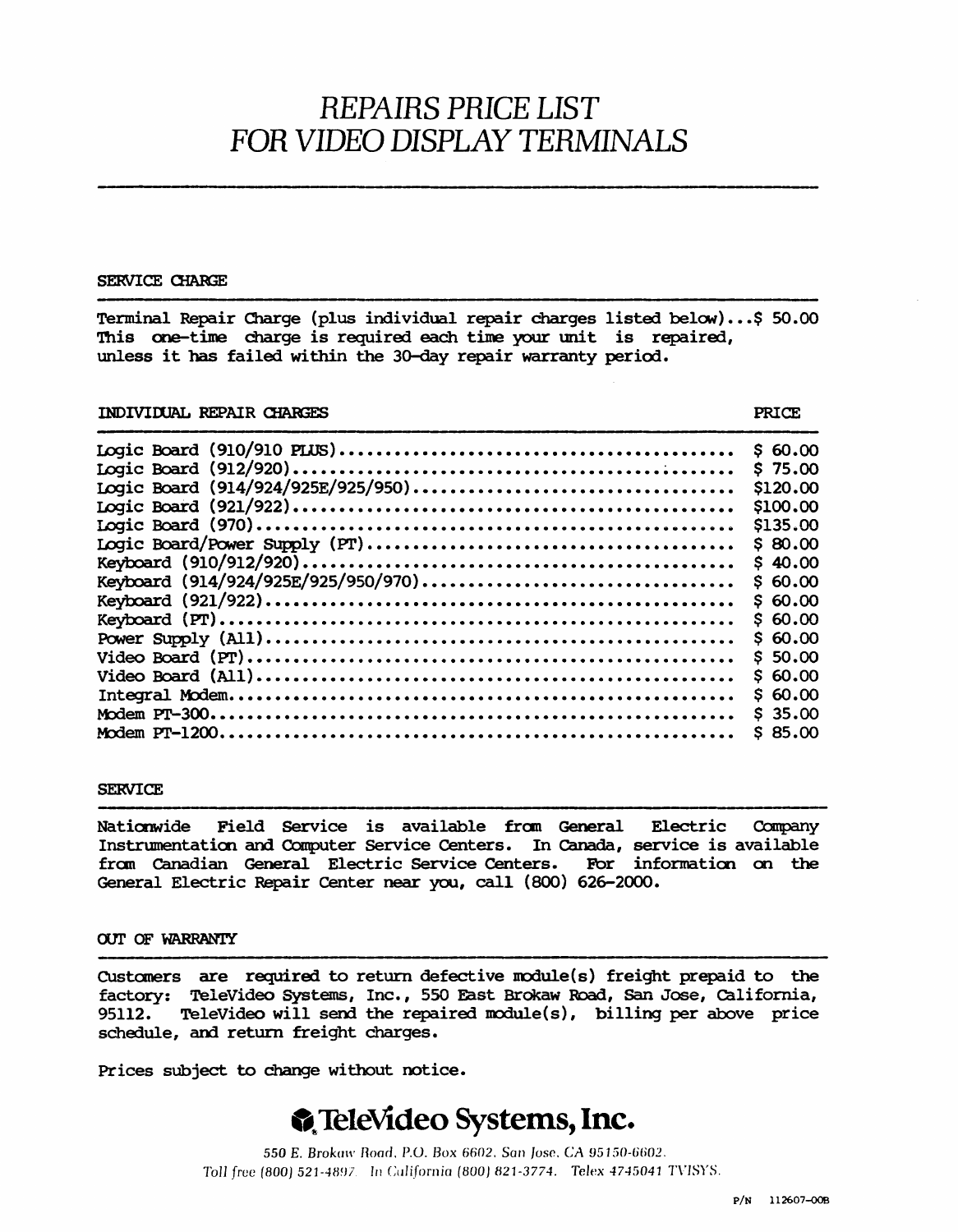# .~ TeleVideo Systems, Inc.

January 7, 1985 TERMINAL DIVISION SPARE PART PRICE LIST

| DESCRIPTION                                                                                                                                                                                                                                                                                                                                                                                                                                                                                                                                                                                                                                          | NEW P/N                                                                                                                                                               | <b>LIST</b><br>PRICE                                                                                              |
|------------------------------------------------------------------------------------------------------------------------------------------------------------------------------------------------------------------------------------------------------------------------------------------------------------------------------------------------------------------------------------------------------------------------------------------------------------------------------------------------------------------------------------------------------------------------------------------------------------------------------------------------------|-----------------------------------------------------------------------------------------------------------------------------------------------------------------------|-------------------------------------------------------------------------------------------------------------------|
| <b>OPERATORS</b><br><b>MANUALS</b>                                                                                                                                                                                                                                                                                                                                                                                                                                                                                                                                                                                                                   |                                                                                                                                                                       |                                                                                                                   |
| INSTAL & USERS<br><b>GUIDE PERSONAL</b><br>TERMINAL<br>INSTAL &<br>GUIDE 914<br><b>USERS</b><br>GUIDE 924<br>INSTAL &<br><b>USERS</b><br><b>USERS</b><br><b>GUIDE</b><br>910<br><b>INSTAL</b><br>£<br><b>GUIDE 910PLUS</b><br>INSTAL &<br><b>USERS</b><br><b>GUIDE 912/920</b><br>INSTAL &<br><b>USERS</b><br><b>INSTAL</b><br><b>USERS</b><br><b>GUIDE</b><br>925<br>£.<br>INSTAL &<br><b>USERS</b><br>GUIDE 950<br>INSTAL &<br>GUIDE 921<br><b>USERS</b><br>INSTAL &<br><b>USERS</b><br><b>GUIDE</b><br>925E<br>INSTAL & USERS GUIDE 970<br>INSTAL &<br><b>USERS</b><br>GUIDE 970/50<br><b>INSTAL</b><br><b>USERS</b><br>GUIDE 922<br>$\mathbf{f}$ | 130624-00<br>130316-00<br>130903-00<br>120025-00<br>120046-00<br>120018-00<br>120035-00<br>120020-00<br>131961-00<br>131960-00<br>122446-00<br>130902-00<br>130906-00 | 10.00<br>10.00<br>10.00<br>10.00<br>10.00<br>10.00<br>10.00<br>10.00<br>10.00<br>10.00<br>10.00<br>25.00<br>10.00 |
| MAINTENANCE<br><b>MANUALS</b>                                                                                                                                                                                                                                                                                                                                                                                                                                                                                                                                                                                                                        |                                                                                                                                                                       |                                                                                                                   |
| MAINTENANCE MANUAL 910/910PLUS<br>MAINTENANCE MANUAL 912/920<br>MAINTENANCE MANUAL<br>925<br>950<br><b>MAINTENANCE MANUAL</b><br>MAINTENANCE MANUAL 970<br>914<br><b>MAINTENANCE MANUAL</b><br>MAINTENANCE MANUAL 924<br><b>MAINTENANCE MANUAL 921</b><br>925E<br><b>MAINTENANCE MANUAL</b><br>PERSONAL TERMINAL<br><b>MAINTENANCE MANUAL</b><br>922<br><b>MAINTENANCE MANUAL</b>                                                                                                                                                                                                                                                                    | 120026-00<br>120019-00<br>120036-00<br>120021-00<br>130021-00<br>130623-00<br>130622-00<br>131967-00<br>131966-00<br>130825-00<br>130621-00                           | $-50.00$<br>50.00<br>50.00<br>50.00<br>50.00<br>50.00<br>50.00<br>50.00<br>50.00<br>50.00<br>50.00                |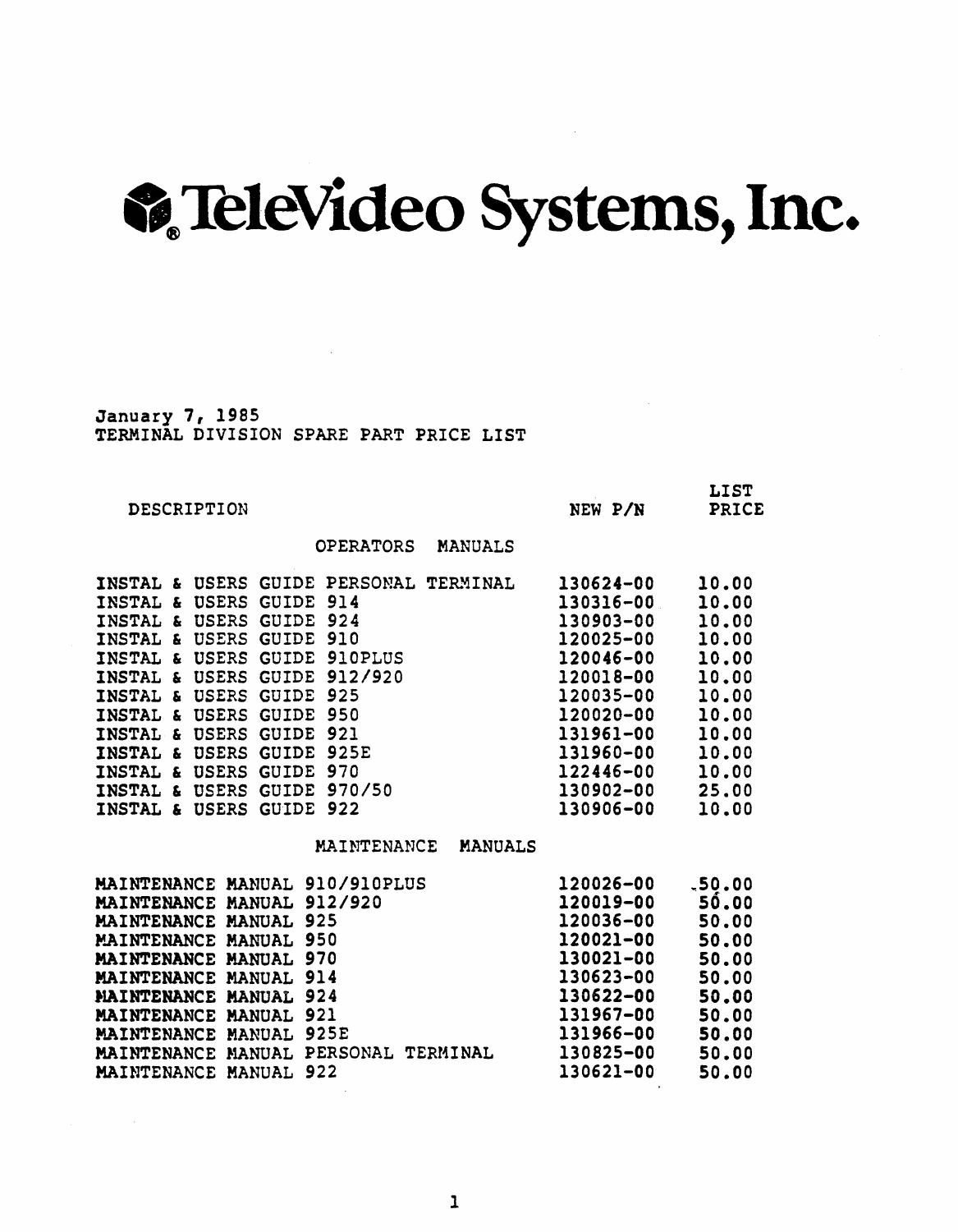| POWER SUPPLY MODULE<br>POWER SUPPLY MODULE 970                                                                                                                                                                                                                                                                                                                                            | 121957-00<br>122257-00                                                                                                                                                                                                                   | 100.00<br>150.00                                                                                                     |
|-------------------------------------------------------------------------------------------------------------------------------------------------------------------------------------------------------------------------------------------------------------------------------------------------------------------------------------------------------------------------------------------|------------------------------------------------------------------------------------------------------------------------------------------------------------------------------------------------------------------------------------------|----------------------------------------------------------------------------------------------------------------------|
| VIDEO MODULE<br>VIDEO MODULE 970<br>VIDEO MODULE PERSONAL TERMINAL<br>VIDEO MODULE/POWER SUPPLY 914/924                                                                                                                                                                                                                                                                                   | 121958-00<br>122269-00<br>130830-00<br>130851-00                                                                                                                                                                                         | 100.00<br>110.00<br>100.00<br>220.00                                                                                 |
| LOGIC BOARD 910 TTL<br>LOGIC BOARD 910 G/A<br>LOGIC BOARD 910PLUS TTL<br>LOGIC BOARD 910PLUS G/A<br>LOGIC BOARD 912/920B TTL<br>LOGIC BOARD 912/920C TTL<br>LOGIC BOARD 912/920C TTL<br>LOGIC BOARD/POWER SUPPLY PERSONAL TERM.<br>LOGIC BOARD 925 TTL<br>LOGIC BOARD 925 G/A<br>LOGIC BOARD 950 TTL<br>LOGIC BOARD 950 G/A<br>LOGIC BOARD 970 G/A (TTL Not Available)<br>LOGIC BOARD 914 | 120140-00<br>120140-01<br>120140-02<br>122469-00<br>120090-00<br>120090-02 458.00<br>130898-00 250.00<br>120155-00<br>120155-01<br>120095-00<br>120095-01<br>120210-02 750.00<br>130320-00<br>130050-00 465.00<br>131260-00<br>130990-00 | 395.00<br>395.00<br>395.00<br>395.00<br>458.00<br>514.00<br>514.00<br>539.00<br>539.00<br>325.00<br>385.10<br>365.00 |
| LOGIC BOARD >2.<br>LOGIC BOARD 921<br>LOGIC BOARD 925E<br>REYBOARD ASSEMBLY 910/910PLUS<br>REYBOARD ASSEMBLY 912B<br>REYBOARD ASSEMBLY 912C<br>REYBOARD ASSEMBLY 920B<br>REYBOARD ASSEMBLY 920B<br>REYBOARD ASSEMBLY 920B<br>REYBOARD ASSEMBLY 9<br>RYBD ASSEMBLY W/HOUSING 925/950<br>RYBD ASSEMBLY W/HOUSING 970<br>KYBD ASSEMBLY W/HOUSING 970<br>REYBOARD ASSEMBLY PERSONAL TERMINAL  | 120900-01<br>122065-00<br>120900-00<br>120899-00<br>120901-00<br>130119-00<br>130057-00<br>120902-00<br>121837-00<br>130093-00                                                                                                           | 126.00<br>126.00<br>126.00<br>126.00<br>126.00<br>180.00<br>210.00<br>210.00<br>210.00<br>150.00                     |
| TUBE B/W P4 12"<br>TUBE GREEN P31 12"<br>TUBE GREEN P31 14"<br>TUBE 9" CRT (AMBER)<br>TUBE 12" CRT (AMBER)                                                                                                                                                                                                                                                                                | 120491-00<br>120493-00<br>122187-00<br>123550-00<br>130462-00                                                                                                                                                                            | 179.00<br>179.00<br>192.00<br>100.00<br>179.00                                                                       |

 $\bar{z}$ 

 $\sim$   $\sim$ 

 $\ddot{\phantom{a}}$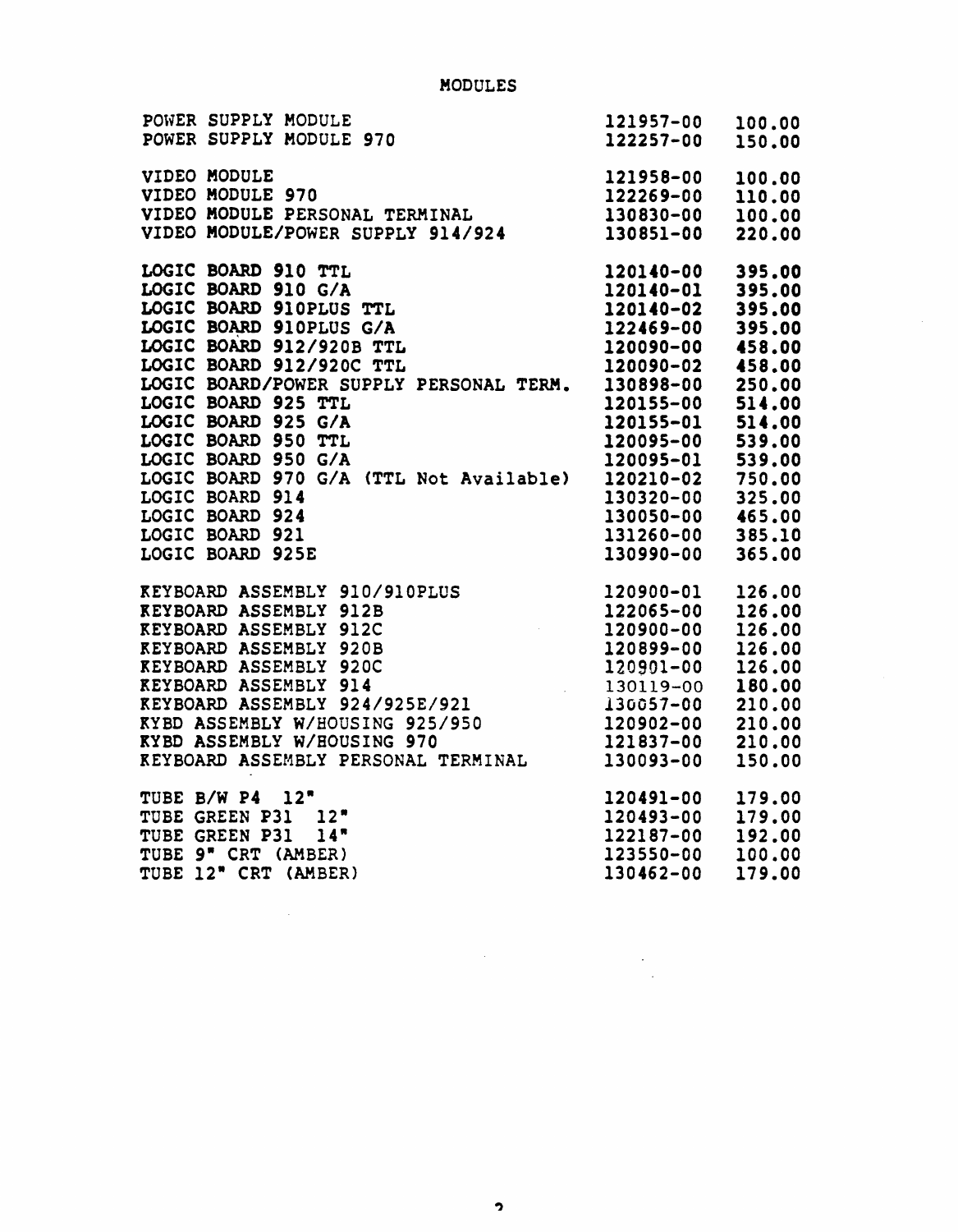| PATTERN GENERATOR (912/950 INSTALLED)                                                                                                                                                         | 121223-00       | 200.00 |
|-----------------------------------------------------------------------------------------------------------------------------------------------------------------------------------------------|-----------------|--------|
| DEMO PROGRAM EPROM 910                                                                                                                                                                        | 180000-94       | 16.00  |
| DEMO PROGRAM EPROM 910PLUS                                                                                                                                                                    | 180000-73       | 16.00  |
| DEMO PROGRAM EPROM 925                                                                                                                                                                        | 180000-72       | 16.00  |
| DEMO PROGRAM EPROM 950                                                                                                                                                                        | 180000-74       | 16.00  |
| DEMO PROGRAM EPROM 970                                                                                                                                                                        | 180001-19       | 16.00  |
| DEMO PROGRAM EPROM 914                                                                                                                                                                        | 180001-91       | 16.00  |
| DEMO PROGRAM EPROM 924                                                                                                                                                                        | 180001-66       | 16.00  |
| DEMO PROGRAM EPROM PT                                                                                                                                                                         | 180002-18       | 16.00  |
| CONVERSION KIT 910                                                                                                                                                                            | 121697-00       | 25.00  |
| CONVERSION KIT 910PLUS                                                                                                                                                                        | 121691-00       | 25.00  |
| CONVERSION KIT 970/50 TTL                                                                                                                                                                     | 130073-00       | 100.00 |
| CONVERSION KIT 970/50 GATE ARRAY                                                                                                                                                              | 130649-00       | 100.00 |
| CONVERSION KIT CP/M WORDSTAR 925                                                                                                                                                              | 122509-00       | 100.00 |
|                                                                                                                                                                                               | 121874-00       | 100.00 |
|                                                                                                                                                                                               | 121310-00 50.00 |        |
|                                                                                                                                                                                               | 121311-00 60.00 |        |
| CONVERSION KIT CP/M WORDSTAR 950<br>CURRENT LOOP KIT 910/910PLUS<br>CURRENT LOOP KIT 925/924/914<br>MEMORY KIT 2ND PAGE 912/920<br>MEMORY KIT 2ND PAGE 925/950<br>MEMORY KIT 2ND PAGE 925/950 | 120014-00       | 35.00  |
|                                                                                                                                                                                               | 120015-00       | 46.00  |
| MEMORY KIT 3RD 4TH PAGE 950                                                                                                                                                                   | 120016-00       | 80.00  |
| MEMORY KIT 2ND 3RD 4TH PAGE 950                                                                                                                                                               | 122317-00       | 120.00 |
| MEMORY KIT 924                                                                                                                                                                                | 132093-00       | 160.00 |
| EMULATION KIT 925 (ADDS REGENT)                                                                                                                                                               | 122499-00       | 100.00 |
| 300/1200 BAUD MODEM PERSONAL TERMINAL 130615-00                                                                                                                                               |                 | 549.00 |
| 300 BAUD MODEM PERSONAL TERMINAL                                                                                                                                                              | 130617-00       | 150.00 |
| HANDSET PERSONAL TERMINAL                                                                                                                                                                     | 130616-00       | 79.95  |
| CARRYING CASE PERSONAL TERMINAL 130810-00 69.00                                                                                                                                               |                 |        |
| 925E 2ND PAGE OPTION BOARD KIT                                                                                                                                                                | 132098-00       | 125.00 |
| 970 RS-422 INTERFACE                                                                                                                                                                          | 120870-00       | 100.00 |
| 970 GRAPHICS MOUSE                                                                                                                                                                            | 130892-00       | 149.00 |
|                                                                                                                                                                                               |                 |        |

ELECTRICAL COMPONENTS CAPACITORS

 $\lambda$ 

| CAP CERAMIC .02uF 50V      |                                   | 130186-00 | .83  |
|----------------------------|-----------------------------------|-----------|------|
|                            | CAP CERMAIC 150pF 50V 100%        | 130138-00 | .83  |
|                            | CAP CERAMIC 1.0pF 1KV SPARK GAP   | 120309-00 | 2.35 |
| CAP CERAMIC 220pF 50V      |                                   | 121959-00 | .83  |
| CAP CERAMIC . 01uF 50V     |                                   | 130178-00 | .83  |
| CAP CERAMIC . 01uF 16V 20% |                                   | 120287-00 | .83  |
| CAP CERAMIC 330PF 50V 20%  |                                   | 120291-00 | .83  |
| CAP CERAMIC 3300uF 10V     |                                   | 130276-00 | .83  |
| CAP CERAMIC .1uF 50V 10%   |                                   | 120301-00 | .83  |
| CAP ELECTROLYTIC luf 10V   |                                   | 122614-00 | .83  |
|                            | CAP ELECTROLYTIC (NON-P) 16uF 25V | 122800-00 | 5.32 |
|                            | CAP ELECTROLYTIC 22uF 16V 20%     | 120257-00 | .83  |
|                            | CAP ELECTROLYTIC 10uF 16V +80%    | 130176-00 | .83  |
|                            | CAP ELECTROLYTIC 2.2uF 25V 10%    | 120265-00 | .83  |
|                            | CAP ELECTROLYTIC 22uF 16V 20%     | 130189-00 | .83  |
| CAP ELECTROLYTIC 22uF 35V  |                                   | 120261-00 | .83  |
|                            | CAP ELECTROLYTIC 4.7uF 35V 10%    | 120269-00 | 2.39 |
|                            | CAP ELECTROLYTIC 10uF 16V 20%     | 120273-00 | .83  |
|                            |                                   |           |      |

·ALL GRAPHICS EMULATIONS MUST NOW BE PURCHASED AS TOP ASSY'S. \*SPARE PARTS WILL NO LONGER CARRY THE GRAPHICS EMULATIONS.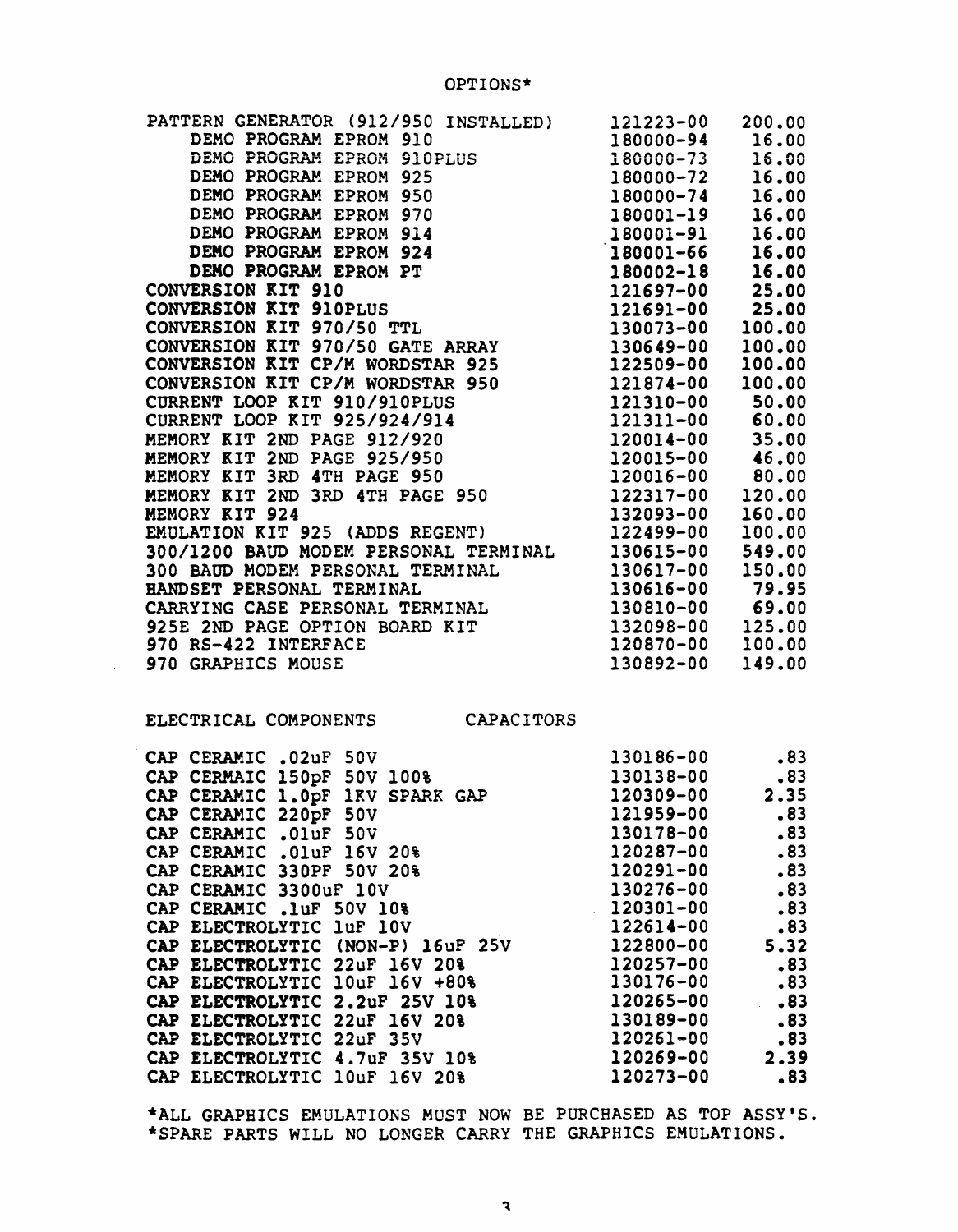|                                                                                                                                                                                                                                                                                                                                                                                                                                              |           | 7.83                                       |
|----------------------------------------------------------------------------------------------------------------------------------------------------------------------------------------------------------------------------------------------------------------------------------------------------------------------------------------------------------------------------------------------------------------------------------------------|-----------|--------------------------------------------|
|                                                                                                                                                                                                                                                                                                                                                                                                                                              |           | .83                                        |
|                                                                                                                                                                                                                                                                                                                                                                                                                                              |           | $\begin{array}{c} 1.17 \\ .83 \end{array}$ |
|                                                                                                                                                                                                                                                                                                                                                                                                                                              |           |                                            |
|                                                                                                                                                                                                                                                                                                                                                                                                                                              |           | .83                                        |
|                                                                                                                                                                                                                                                                                                                                                                                                                                              |           | .83                                        |
|                                                                                                                                                                                                                                                                                                                                                                                                                                              |           | .83                                        |
|                                                                                                                                                                                                                                                                                                                                                                                                                                              |           | .83                                        |
|                                                                                                                                                                                                                                                                                                                                                                                                                                              |           | 1.09                                       |
| CAP ELECTROLYTIC 3300uF 16V<br>CAP ELECTROLYTIC 680 uF 16V<br>CAP ELECTROLYTIC 680 uF 16V<br>CAP ELECTROLYTIC 100uF 100V<br>CAP BIP MICA 10pF 50V 5%<br>CAP MICA 20pF 50V 5%<br>CAP MICA 100pF 50V 5%<br>CAP MICA 47pF 50V 5%<br>CAP MICA 47pF<br>CAP MICA 390pF 500V 5%<br>CAP MONOLYTHIC .01uF 50V 10%<br>CAP MONOLYTHIC 330pF 100V 20%<br>CAP MONOLYTHIC 330pF 100V 20%<br>CAP MONOLYTHIC 330pF 100V 20%<br>CAP MONOLYTHIC 330pF 100V 20% |           | 1.23                                       |
|                                                                                                                                                                                                                                                                                                                                                                                                                                              |           | .83                                        |
|                                                                                                                                                                                                                                                                                                                                                                                                                                              |           | .83                                        |
| CAP MONOLYTHIC 22pF 50V $+-10$ <sup>8</sup> A/L 130196-00                                                                                                                                                                                                                                                                                                                                                                                    |           | .83                                        |
|                                                                                                                                                                                                                                                                                                                                                                                                                                              |           |                                            |
| CAP MONOLYTHIC 47pF 100V 5%<br>CAP MONOLYTHIC 68pF 1KV 20%<br>CAP MONOLYTHIC .039uF 50V 10%<br>CAP MONOLYTHIC .039uF 50V 10%<br>CAP MONOLYTHIC .039uF 50V 5%<br>CAP MONOLYTHIC 100pF 100V 5%<br>CAP MONOLYTHIC 100pF 100V 5%<br>CAP MONOLYTH                                                                                                                                                                                                 |           |                                            |
|                                                                                                                                                                                                                                                                                                                                                                                                                                              |           |                                            |
|                                                                                                                                                                                                                                                                                                                                                                                                                                              |           |                                            |
|                                                                                                                                                                                                                                                                                                                                                                                                                                              |           |                                            |
| CAP MONOLYTHIC .1uF 50V +-5%                                                                                                                                                                                                                                                                                                                                                                                                                 | 121868-00 | .83                                        |
| CAP MYLAR .1pF 100V                                                                                                                                                                                                                                                                                                                                                                                                                          | 130169-00 | .83                                        |
| CAP MYLAR .047uF 50V                                                                                                                                                                                                                                                                                                                                                                                                                         | 130168-00 | .83                                        |
| CAP MYLAR .0068uF 100V 5%                                                                                                                                                                                                                                                                                                                                                                                                                    | 120281-00 | .83                                        |
| CAP MYLAR .0068uF 200V                                                                                                                                                                                                                                                                                                                                                                                                                       | 121968-00 | .83                                        |
| CAP MYLAR .001uF 50V                                                                                                                                                                                                                                                                                                                                                                                                                         | 121969-00 | .83                                        |
| CAP MYLAR . OluF 50V                                                                                                                                                                                                                                                                                                                                                                                                                         | 121970-00 | .83                                        |
| CAP MYLAR .015uF 50V 5%                                                                                                                                                                                                                                                                                                                                                                                                                      | 130139-00 | .83                                        |
| CAP MYLAR .033uF 400V                                                                                                                                                                                                                                                                                                                                                                                                                        | 130126-00 | .83                                        |
| CAP MYLAR .039uF 50V                                                                                                                                                                                                                                                                                                                                                                                                                         | 130145-00 | .83                                        |
| CAP MYLAR .47uF 50V                                                                                                                                                                                                                                                                                                                                                                                                                          | 121971-00 | .83                                        |
| CAP MYLAR .47uF 50V                                                                                                                                                                                                                                                                                                                                                                                                                          | 121972-00 | 1.66                                       |
| CAP MYLAR .47uF 100V                                                                                                                                                                                                                                                                                                                                                                                                                         | 130188-00 | 3.24                                       |
| CAP MYLAR . luf 600V                                                                                                                                                                                                                                                                                                                                                                                                                         | 121973-00 | 1.55                                       |
| CAP MYLAR<br>.1uF 800V 10%                                                                                                                                                                                                                                                                                                                                                                                                                   | 130184-00 | 1.10                                       |
| CAP MYLAR .47uF 400V                                                                                                                                                                                                                                                                                                                                                                                                                         | 121975-00 | 2.14                                       |
| CAP TANTALUM .22uF 35V                                                                                                                                                                                                                                                                                                                                                                                                                       | 120285-00 | .83                                        |
| CAP TANTALUM .68uF 50V                                                                                                                                                                                                                                                                                                                                                                                                                       | 120259-00 | 2.00                                       |
| CAP TANTALUM 2.2uF 35V                                                                                                                                                                                                                                                                                                                                                                                                                       | 130274-00 | .83                                        |
|                                                                                                                                                                                                                                                                                                                                                                                                                                              |           |                                            |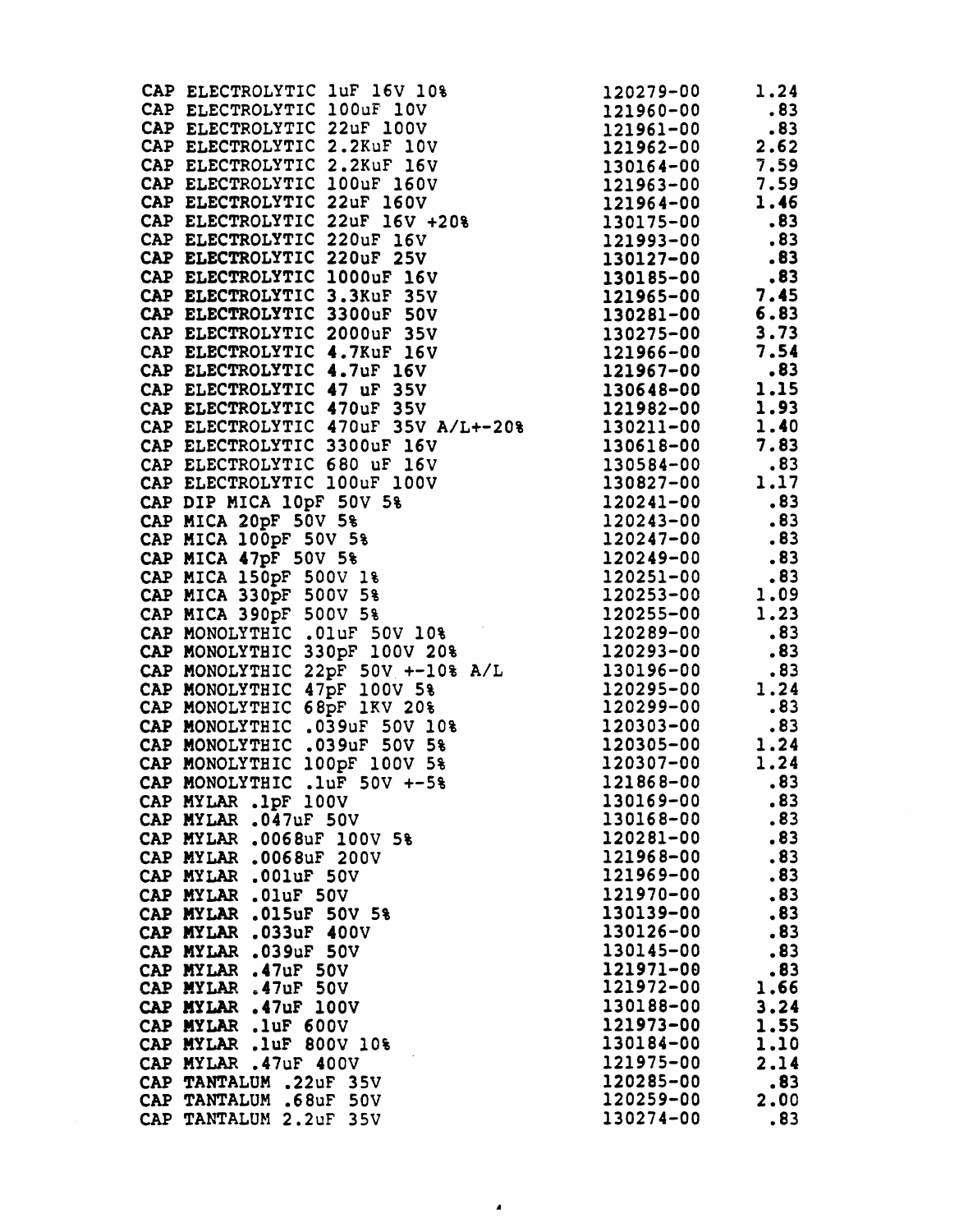| CAP TANTALUM 3.3uF 50V 10%                         | 120263-00 | 2.76 |
|----------------------------------------------------|-----------|------|
| CAP TANTALUM $4.7\mathrm{uF}$ 16V $+-20\mathrm{s}$ | 130177-00 | 1.52 |
| CAP TANTALUM 10uF 25V 10%                          | 120271-00 | 2.28 |
| CAP TANTALUM 4.7uF 16V 10%                         | 120275-00 | 1.10 |
| CAP TANTALUM 4.7uF 25V                             | 130284-00 | .83  |
| CAP TANTALUM .33uF 35V                             | 121981-00 | 1.38 |
| CAP GL PK 10pF 25V +-20%                           | 130171-00 | .83  |
| CAP GL PK .1uF $25V + 80%$                         | 130172-00 | .83  |
| CAP GL PK 330pF 25V +80%                           | 130173-00 | .83  |
| CAP GL PK .01uF 25V +80%                           | 130174-00 | .83  |
| CAP GL PK 47 pF 50V                                | 130179-00 | .83  |
| CAP GL PK 100pF 50V +-10%                          | 130183-00 | .83  |
| CAP GL PK .001uF 25V +80/-20%                      | 130190-00 | .83  |
| CAP GL PK 150pF 50V +-20%                          | 130202-00 | .83  |
| CAP A/L 3300uF 25V +-20%                           | 130212-00 | 4.12 |

 $\sim$ 

# DIODES - REGULATORS - TRANSISTORS

| DIODE ZENER IN759A/RD12EB<br>DIODE ZENER IN747<br>DIODE IN914<br>DIODE IN920/KDS8513A<br>DIODE IN4001<br>DIODE IN4004/DS-130TB<br>DIODE IN4004/DS-130TB<br>DIODE IN5391/DS135D<br>DIODE DSA17C/MR500<br>DIODE DS113A/MRI-1000<br>DIODE DS113A/MRI-1000<br>DIODE | 122016-00 | 2.09  |
|-----------------------------------------------------------------------------------------------------------------------------------------------------------------------------------------------------------------------------------------------------------------|-----------|-------|
|                                                                                                                                                                                                                                                                 | 122070-00 | .83   |
|                                                                                                                                                                                                                                                                 | 120475-00 | .83   |
|                                                                                                                                                                                                                                                                 | 122018-00 | 4.97  |
|                                                                                                                                                                                                                                                                 | 120477-00 | 1.05  |
|                                                                                                                                                                                                                                                                 | 122022-00 | 1.15  |
|                                                                                                                                                                                                                                                                 | 122006-00 | .83   |
|                                                                                                                                                                                                                                                                 | 122015-00 | 2.23  |
|                                                                                                                                                                                                                                                                 | 122014-00 | .83   |
|                                                                                                                                                                                                                                                                 | 122017-00 | 7.23  |
|                                                                                                                                                                                                                                                                 | 120481-00 | 3.45  |
|                                                                                                                                                                                                                                                                 | 120479-00 | 4.83  |
|                                                                                                                                                                                                                                                                 | 130147-00 | .83   |
|                                                                                                                                                                                                                                                                 | 130251-00 | .83   |
|                                                                                                                                                                                                                                                                 | 130098-00 | .83   |
|                                                                                                                                                                                                                                                                 | 120485-00 | .83   |
|                                                                                                                                                                                                                                                                 | 122445-00 | .83   |
| DIODE 2AMP 100V BRIDGE                                                                                                                                                                                                                                          | 130213-01 | 1.36  |
| DIODE FAST RECOV RCTFIR 1AMP 800V 130147-00                                                                                                                                                                                                                     |           | .83   |
| REGULATOR 79M12                                                                                                                                                                                                                                                 | 121265-00 | 2.00  |
|                                                                                                                                                                                                                                                                 | 122025-00 | 40.25 |
|                                                                                                                                                                                                                                                                 | 121269-00 | 21.39 |
| REGULATOR 19M12<br>REGULATOR LAS1512<br>REGULATOR LAS16CB<br>REGULATOR SI-3122V<br>REGULATOR LM 317T 1.5A<br>REGULATOR LAS1605<br>REGULATOR LAS1812<br>REGULATOR LAS1812<br>REGULATOR 18M05<br>REGULATOR 78M05                                                  | 123540-00 | 6.90  |
|                                                                                                                                                                                                                                                                 | 130496-00 | 4.14  |
|                                                                                                                                                                                                                                                                 | 121268-00 | 27.26 |
|                                                                                                                                                                                                                                                                 | 122024-00 | 40.25 |
|                                                                                                                                                                                                                                                                 | 121261-00 | 4.55  |
| REGULATOR 79LO5AC                                                                                                                                                                                                                                               | 121262-00 | 2.77  |
| REGULATOR 7912                                                                                                                                                                                                                                                  | 130018-00 | 3.66  |
| REGULATOR SI-80506Z                                                                                                                                                                                                                                             | 122464-00 | 36.64 |
| REGULATOR SI-3052P/STR9005 924/914 IC101 130643-00                                                                                                                                                                                                              |           | 17.94 |
| TRANSISTOR 2N5320 PWR                                                                                                                                                                                                                                           | 120463-00 | 3.28  |
| TRANSISTOR HORIZ 60V KTC2233 TO220                                                                                                                                                                                                                              | 130118-00 | 2.69  |
| TRANSISTOR 2N2219A                                                                                                                                                                                                                                              | 120453-00 | 4.14  |
| TRANSISTOR 2N2222A NPN/SILICON                                                                                                                                                                                                                                  | 120469-00 | 14.84 |
| TRANSISTOR 2N2907A                                                                                                                                                                                                                                              | 120459-00 | 1.12  |
| TRANSISTOR 2N3019                                                                                                                                                                                                                                               | 120457-00 | 3.04  |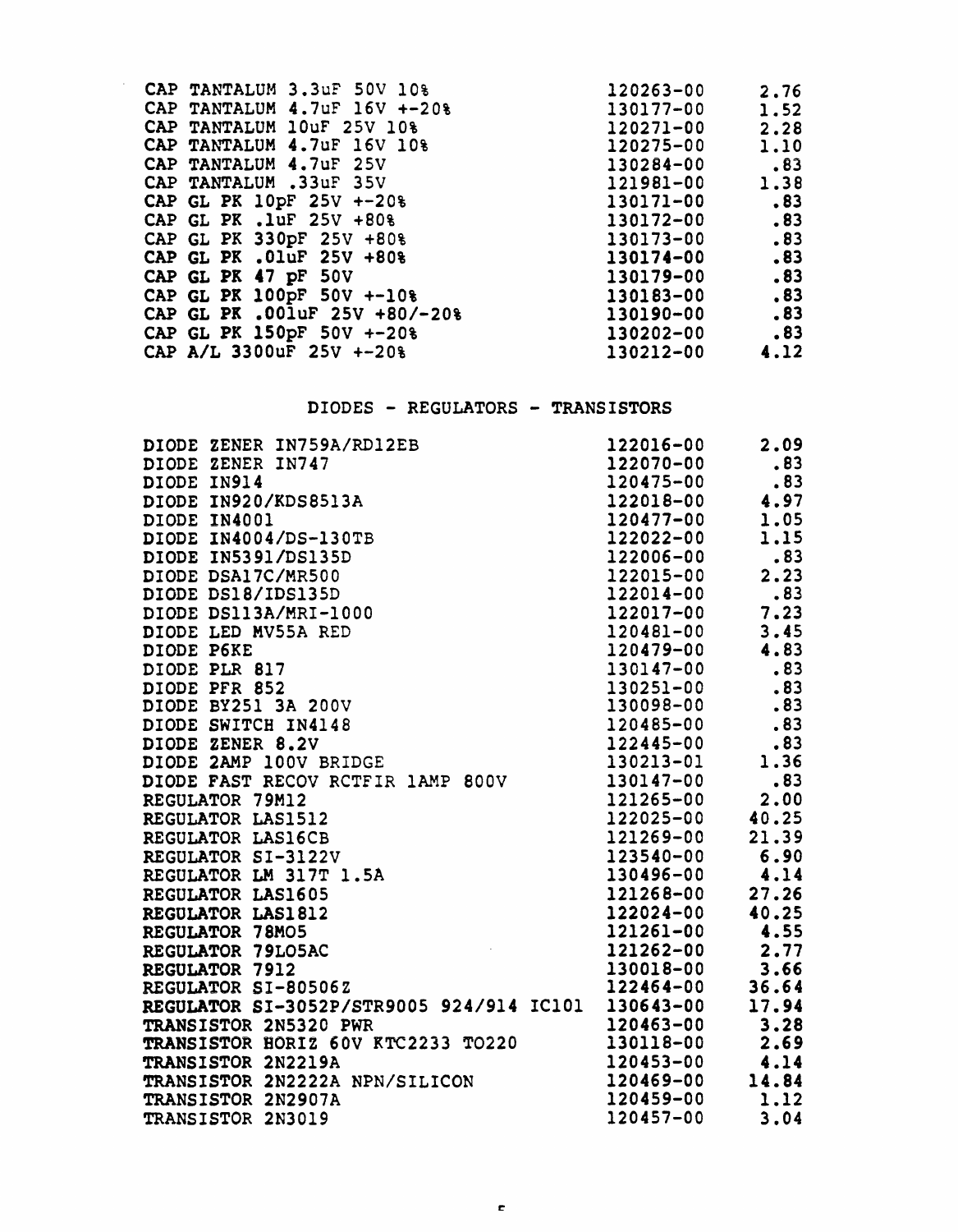| <b>FIRMWARE</b><br>SYSTEM PROG EPROM PT 300 (U1)<br>180001-90<br>SYSTEM PROG EPROM PT 1200 (U1)<br>180002-00<br>SYSTEM PROG EPROM 910<br>180000-20<br>180000-40<br>180000-15<br>SYSTEM PROG EPROM 910PLUS<br>SYSTEM PROG ROM 910<br>SYSTEM PROG ROM 912/920B (A49B1) 120338-00<br>SYSTEM PROG ROM 912/920C (A49C1)<br>SYSTEM PROG EPROM 925 A<br>SYSTEM PROG EPROM 925 B<br>SYSTEM PROG EPROM 925 B<br>SYSTEM PROG ROM 950 (-001A)<br>SYSTEM PROG ROM 950 (-007A)<br>180000-01<br>21.74<br>180000-01<br>21.74<br>180000-01<br>21.74<br>1<br>SYSTEM PROG EPROM 950 (043X)<br>180000-43 43.13<br>SYSTEM PROG EPROM 950 (043A)<br>SYSTEM PROG EPROM 950 (044X)<br>SYSTEM EPROM 970 G/A (U70)<br>SYSTEM EPROM 970 G/A (U71)<br>SYSTEM EPROM 970 G/A (U72)<br>180000-44<br>180001-61<br>180001-62<br>180001-63<br>SYSTEM EPROM 970 G/A (U73)<br>180001-64                                         | TRANSISTOR 2N3906/2SA495<br>TRANSISTOR 2N4401/2SC1166<br>TRANSISTOR 2SC983<br>TRANSISTOR 2N6121/2SC1173<br>TRANSISTOR 2N6121/2SC1173<br>120471-00<br>TRANSISTOR 2N6124/2SA473<br>122021-00<br>TRANSISTOR 2N5124/2SA473<br>120473-00<br>TRANSISTOR | 130117-00 | 2.32<br>3.00<br>4.60<br>4.92<br>5.32<br>2.38<br>5.18<br>$\overline{\phantom{1}}$ .83<br>3.11<br>$\overline{\phantom{1}}$ .83<br>.83                                                                                                                                                                   |
|----------------------------------------------------------------------------------------------------------------------------------------------------------------------------------------------------------------------------------------------------------------------------------------------------------------------------------------------------------------------------------------------------------------------------------------------------------------------------------------------------------------------------------------------------------------------------------------------------------------------------------------------------------------------------------------------------------------------------------------------------------------------------------------------------------------------------------------------------------------------------------------------|---------------------------------------------------------------------------------------------------------------------------------------------------------------------------------------------------------------------------------------------------|-----------|-------------------------------------------------------------------------------------------------------------------------------------------------------------------------------------------------------------------------------------------------------------------------------------------------------|
|                                                                                                                                                                                                                                                                                                                                                                                                                                                                                                                                                                                                                                                                                                                                                                                                                                                                                              |                                                                                                                                                                                                                                                   |           |                                                                                                                                                                                                                                                                                                       |
| SYSTEM EPROM 924 E000 (U21)<br>180001-54<br>SYSTEM EPROM 970 TTL (A82)<br>180001-00<br>SYSTEM EPROM 970 TTL (A87)<br>180001-01<br>SYSTEM EPROM 970 TTL (A99)<br>180001-02<br><b>SYSTEM EPROM 970/950 (A82)</b><br>180001-70<br>SYSTEM EPROM 970/950 (A87)<br>180001-71<br>SYSTEM EPROM 970/950 (A99)<br>180001-72<br>SYSTEM EPROM 914 (U7)<br>180001-73<br>33333M EPROM 921 (U7)<br>180002-33<br>SYSTEM EPROM 925E (U7)<br>180002-28<br>PROG MICROCOMPTR 8749<br>180000-68<br>CHAR GEN EPROM 910/910PLUS<br>180000-21<br>CHAR GEN ROM 910/910PLUS<br>180000-16<br>CHAR GEN ROM 912/920 (A3-2)<br>120346-00<br>CHAR GEN ROM 924 (U10)<br>180001-42<br>180000-21<br><b>CHAR GEN EPROM 925</b><br>180000-16<br>CHAR GEN ROM 925<br>180000-03<br>CHAR GEN ROM 950 (003A)<br>180000-02<br>CHAR GEN ROM 950 (002A)<br>180001-39<br>CHAR GEN EPROM US/UK 970<br>180001-74<br>CHAR GEN ROM 914 (U19) | SYSTEM EPROM 924 A000 (U14)                                                                                                                                                                                                                       | 180001-53 | 43.13<br>43.13<br>43.13<br>28.75<br>21.74<br>29.67<br>43.13<br>43.13<br>43.13<br>43.13<br>43.13<br>28.57<br>28.57<br>43.13<br>43.13<br>43.13<br>43.13<br>43.13<br>43.13<br>43.13<br>43.13<br>43.13<br>43.13<br>43.13<br>21.74<br>17.18<br>43.13<br>43.13<br>21.74<br>21.74<br>21.74<br>43.13<br>43.13 |

 $\mathcal{L}(\mathcal{A})$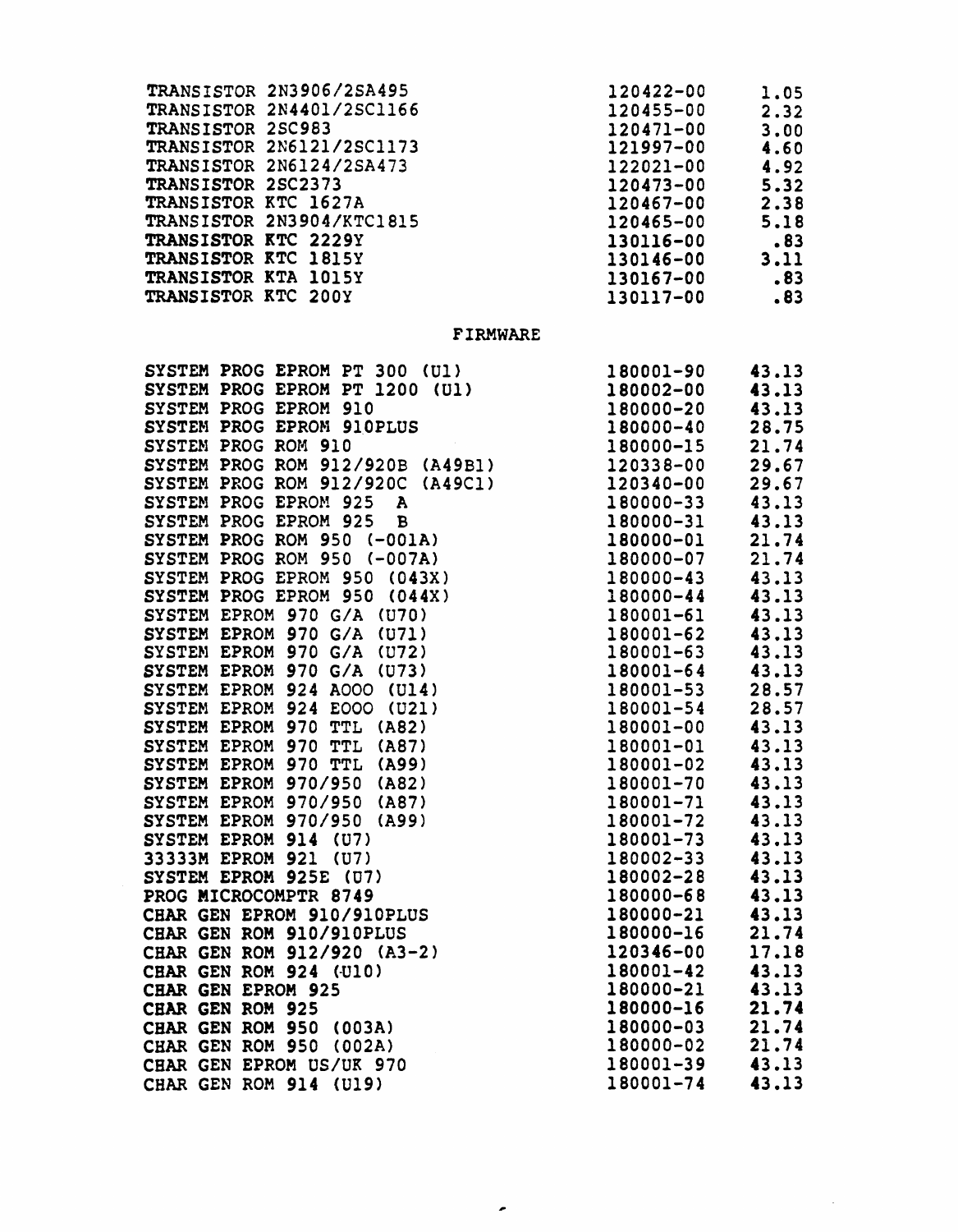|  |                      |                                    |  | KYBD ENCDR 910/910PLUS (W/INTERNAL EPROM) 120518-00 | 25.86 |
|--|----------------------|------------------------------------|--|-----------------------------------------------------|-------|
|  |                      | KYBD CPU 925/950 8048 (U6)         |  | 180000-09                                           | 43.13 |
|  | KYBD CPU 914/924/970 |                                    |  | 121390-00                                           | 43.13 |
|  |                      | * KYBD EPROM PRO 910/910PLUS (A2)  |  | 180000-19                                           | 24.15 |
|  |                      | * KYBD ENCDR PRO 910/910PLUS (A1). |  | 120532-00                                           | 25.86 |

\* These two parts are used together in a two chip set

# INTEGRATED CIRCUITS

|                | IC 74S00        | 120240-00 | 2.53  |
|----------------|-----------------|-----------|-------|
| IC             | <b>74LS00</b>   | 120242-00 | 1.98  |
| IC             | <b>74LS03</b>   | 120244-00 | 1.98  |
| $_{\text{IC}}$ | <b>74S04</b>    | 120246-00 | 2.77  |
| IC             | <b>74LS04</b>   | 120248-00 | 2.07  |
|                |                 |           |       |
| IC             | <b>74LS05</b>   | 120250-00 | 2.07  |
| $_{\text{IC}}$ | <b>74LSQ8</b>   | 120252-00 | 2.07  |
| IC             | <b>74LS10</b>   | 120254-00 | 2.07  |
| IC             | <b>74SL20</b>   | 120256-00 | 2.00  |
| IC             | <b>74LS32</b>   | 120258-00 | 2.14  |
| IC             | <b>74LS42</b>   | 120260-00 | 2.93  |
| IC             | <b>74LS51</b>   | 120262-00 | 2.07  |
| IC             | 74S74           | 120264-00 | 4.12  |
| IC             | <b>74H74</b>    | 130232-00 | 3.45  |
| IC             | <b>74LS86</b>   | 120268-00 | 2.38  |
| IC             | <b>74LS109</b>  | 120270-00 | 2.30  |
| IC             | 74LS139         | 120272-00 | 3.66  |
| IC             | 74LS145         | 121700-00 | 3.54  |
| IC             | 74LS157         | 120274-00 | 3.17  |
| IC             | <b>74LS163</b>  | 120276-00 | 5.24  |
| IC             | <b>74LS166</b>  | 120278-00 | 5.80  |
|                |                 | 120280-00 | 4.76  |
| IC             | 74LS173         |           |       |
| IC             | <b>74LS174</b>  | 120282-00 | 3.66  |
| TC             | <b>74LS253</b>  | 120284-00 | 3.73  |
| IC             | <b>74LS367</b>  | 120286-00 | 3.17  |
| IC             | <b>74LS373</b>  | 120288-00 | 4.00  |
| IC             | 74LS374         | 120290-00 | 4.00  |
| IC             | 75188N/1488     | 120292-00 | 4.76  |
| IC             | 75189AN/1489    | 120294-00 | 4.76  |
|                | IC TIL117       | 120298-00 | 5.15  |
|                | IC NE555        | 120302-00 | 2.97  |
|                | IC DP8304       | 120304-00 | 20.23 |
|                | IC AMD2111-4A   | 120306-00 | 15.32 |
|                | IC 2502HP       | 120308-00 | 17.85 |
|                | IC TMS9927/5027 | 120310-00 | 94.02 |
|                | <b>IC P8035</b> | 120312-00 | 47.21 |
|                | IC B11G3        | 120342-00 | 3.97  |
|                | IC 7406         | 120348-00 | 2.36  |
|                |                 | 120350-00 | 4.97  |
| IC             | 4N38            | 120354-00 |       |
| IC             | 7414            |           | 2.21  |
| $_{\rm IC}$    | 2114            | 120358-00 | 11.21 |
| IC             | 74LS245/N8T245N | 120362-00 | 6.62  |
| IC             | 74LS191         | 120366-00 | 3.11  |
| IC             | 74LS273         | 120376-00 | 4.00  |
| IC             | 745240          | 120378-00 | 10.14 |

 $\mathcal{L}_{\mathcal{A}}$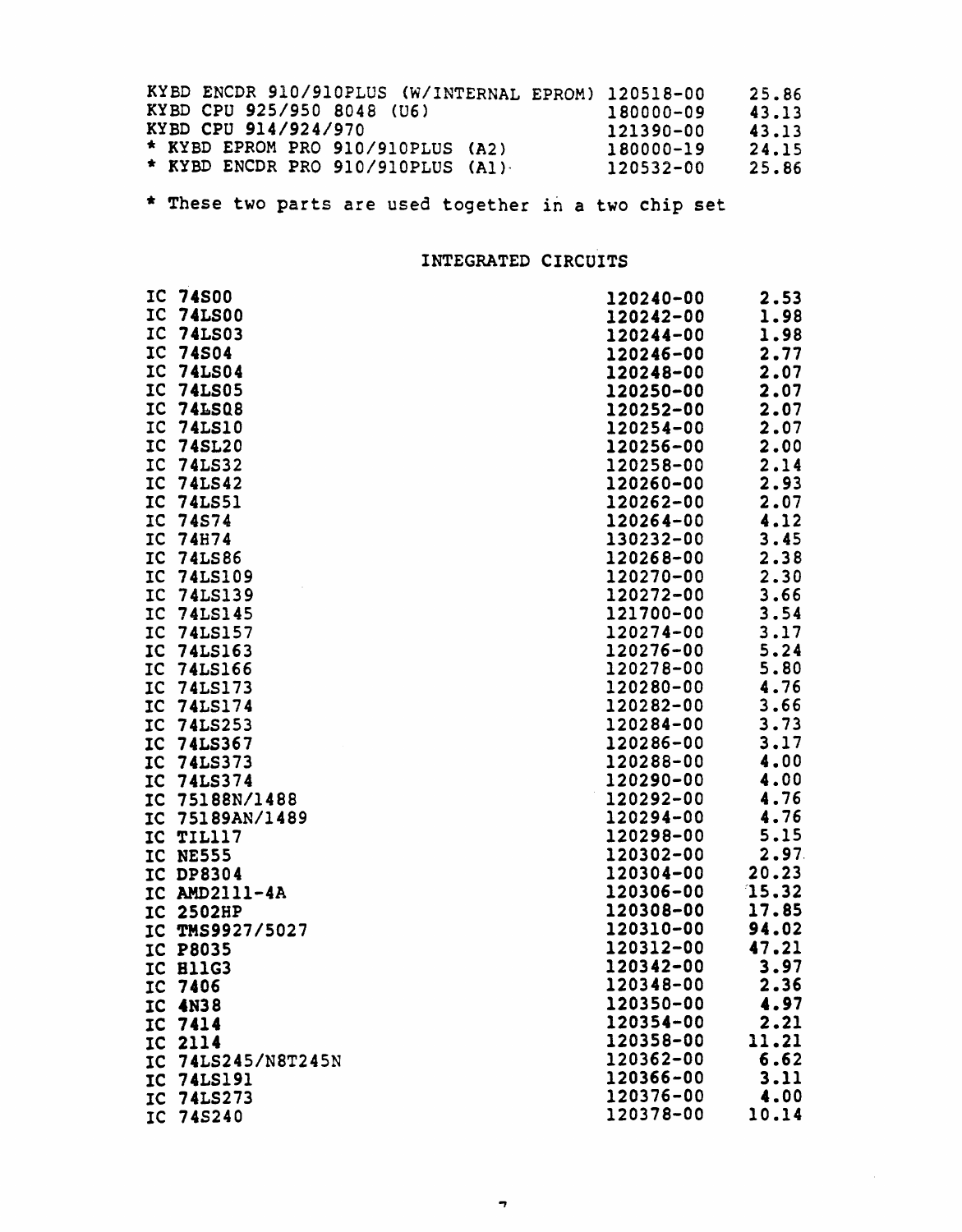| IC 74S32/629<br>IC 74LS11<br>IC 93S16PC<br>IC 74LS138<br>IC 74LS02<br>IC 74LS241<br>IC AM26LS31<br>IC AM26LS32<br>IC 74LS240<br>IC 74LS244<br>IC 74S174<br>IC 74LS14<br>IC 74LS164<br>IC 14040B<br>IC 6116 STATIC RAM 2Kx8 150ns<br>IC 6502A<br>IC 6545 1MHz<br>IC 6551 1MHz<br>IC 6522A<br>IC Z80A SIO/2<br>IC 280A CTC<br>IC Z80A CPU<br>IC Z80A DMA<br>IC 68B045 2 MHz<br>IC SY6551A-1 2MHz<br>IC SY6545A-1 2MHz<br>IC 910/910 PLUS GATE ARRAY (IMI)<br>IC 924 GATE ARRAY A<br>IC 924 GATE ARRAY<br>в<br>IC 925 GATE ARRAY (IMI)<br>IC 950 GATE ARRAY A (A34)<br>IC 950 GATE ARRAY B<br>(A37)<br>IC 74LS112<br>IC<br>74S251<br>IC<br>2K BY 8 CMOS STATIC RAM<br>IC 4116 16K DRAM<br><b>9007 CRTC</b><br>IC<br>IC 9006-135 BUFFER<br>IC 9006-133 BUFFE.<br>IC 2681 DUAL UART<br>IC 2673 ATT CONT<br>IC 2672 CRT CONT<br>IC 9212 BUFFER<br>IC 970 G/A A (KIT)<br>IC G/A 970 B<br>IC G/A 970 C<br>IC G/A PERSONAL TERMINAL<br>IC G/A 914/925/910 (AMI)<br>IC 74166 8BIT S.R. |  |
|------------------------------------------------------------------------------------------------------------------------------------------------------------------------------------------------------------------------------------------------------------------------------------------------------------------------------------------------------------------------------------------------------------------------------------------------------------------------------------------------------------------------------------------------------------------------------------------------------------------------------------------------------------------------------------------------------------------------------------------------------------------------------------------------------------------------------------------------------------------------------------------------------------------------------------------------------------------------------|--|
|                                                                                                                                                                                                                                                                                                                                                                                                                                                                                                                                                                                                                                                                                                                                                                                                                                                                                                                                                                              |  |
|                                                                                                                                                                                                                                                                                                                                                                                                                                                                                                                                                                                                                                                                                                                                                                                                                                                                                                                                                                              |  |
|                                                                                                                                                                                                                                                                                                                                                                                                                                                                                                                                                                                                                                                                                                                                                                                                                                                                                                                                                                              |  |
|                                                                                                                                                                                                                                                                                                                                                                                                                                                                                                                                                                                                                                                                                                                                                                                                                                                                                                                                                                              |  |
|                                                                                                                                                                                                                                                                                                                                                                                                                                                                                                                                                                                                                                                                                                                                                                                                                                                                                                                                                                              |  |
|                                                                                                                                                                                                                                                                                                                                                                                                                                                                                                                                                                                                                                                                                                                                                                                                                                                                                                                                                                              |  |
|                                                                                                                                                                                                                                                                                                                                                                                                                                                                                                                                                                                                                                                                                                                                                                                                                                                                                                                                                                              |  |
|                                                                                                                                                                                                                                                                                                                                                                                                                                                                                                                                                                                                                                                                                                                                                                                                                                                                                                                                                                              |  |
|                                                                                                                                                                                                                                                                                                                                                                                                                                                                                                                                                                                                                                                                                                                                                                                                                                                                                                                                                                              |  |
|                                                                                                                                                                                                                                                                                                                                                                                                                                                                                                                                                                                                                                                                                                                                                                                                                                                                                                                                                                              |  |
|                                                                                                                                                                                                                                                                                                                                                                                                                                                                                                                                                                                                                                                                                                                                                                                                                                                                                                                                                                              |  |
|                                                                                                                                                                                                                                                                                                                                                                                                                                                                                                                                                                                                                                                                                                                                                                                                                                                                                                                                                                              |  |
|                                                                                                                                                                                                                                                                                                                                                                                                                                                                                                                                                                                                                                                                                                                                                                                                                                                                                                                                                                              |  |
|                                                                                                                                                                                                                                                                                                                                                                                                                                                                                                                                                                                                                                                                                                                                                                                                                                                                                                                                                                              |  |
|                                                                                                                                                                                                                                                                                                                                                                                                                                                                                                                                                                                                                                                                                                                                                                                                                                                                                                                                                                              |  |
|                                                                                                                                                                                                                                                                                                                                                                                                                                                                                                                                                                                                                                                                                                                                                                                                                                                                                                                                                                              |  |
|                                                                                                                                                                                                                                                                                                                                                                                                                                                                                                                                                                                                                                                                                                                                                                                                                                                                                                                                                                              |  |
|                                                                                                                                                                                                                                                                                                                                                                                                                                                                                                                                                                                                                                                                                                                                                                                                                                                                                                                                                                              |  |
|                                                                                                                                                                                                                                                                                                                                                                                                                                                                                                                                                                                                                                                                                                                                                                                                                                                                                                                                                                              |  |
|                                                                                                                                                                                                                                                                                                                                                                                                                                                                                                                                                                                                                                                                                                                                                                                                                                                                                                                                                                              |  |
|                                                                                                                                                                                                                                                                                                                                                                                                                                                                                                                                                                                                                                                                                                                                                                                                                                                                                                                                                                              |  |
|                                                                                                                                                                                                                                                                                                                                                                                                                                                                                                                                                                                                                                                                                                                                                                                                                                                                                                                                                                              |  |
|                                                                                                                                                                                                                                                                                                                                                                                                                                                                                                                                                                                                                                                                                                                                                                                                                                                                                                                                                                              |  |
|                                                                                                                                                                                                                                                                                                                                                                                                                                                                                                                                                                                                                                                                                                                                                                                                                                                                                                                                                                              |  |
|                                                                                                                                                                                                                                                                                                                                                                                                                                                                                                                                                                                                                                                                                                                                                                                                                                                                                                                                                                              |  |
|                                                                                                                                                                                                                                                                                                                                                                                                                                                                                                                                                                                                                                                                                                                                                                                                                                                                                                                                                                              |  |
|                                                                                                                                                                                                                                                                                                                                                                                                                                                                                                                                                                                                                                                                                                                                                                                                                                                                                                                                                                              |  |
|                                                                                                                                                                                                                                                                                                                                                                                                                                                                                                                                                                                                                                                                                                                                                                                                                                                                                                                                                                              |  |
|                                                                                                                                                                                                                                                                                                                                                                                                                                                                                                                                                                                                                                                                                                                                                                                                                                                                                                                                                                              |  |
|                                                                                                                                                                                                                                                                                                                                                                                                                                                                                                                                                                                                                                                                                                                                                                                                                                                                                                                                                                              |  |
|                                                                                                                                                                                                                                                                                                                                                                                                                                                                                                                                                                                                                                                                                                                                                                                                                                                                                                                                                                              |  |
|                                                                                                                                                                                                                                                                                                                                                                                                                                                                                                                                                                                                                                                                                                                                                                                                                                                                                                                                                                              |  |
|                                                                                                                                                                                                                                                                                                                                                                                                                                                                                                                                                                                                                                                                                                                                                                                                                                                                                                                                                                              |  |
|                                                                                                                                                                                                                                                                                                                                                                                                                                                                                                                                                                                                                                                                                                                                                                                                                                                                                                                                                                              |  |
|                                                                                                                                                                                                                                                                                                                                                                                                                                                                                                                                                                                                                                                                                                                                                                                                                                                                                                                                                                              |  |
|                                                                                                                                                                                                                                                                                                                                                                                                                                                                                                                                                                                                                                                                                                                                                                                                                                                                                                                                                                              |  |
|                                                                                                                                                                                                                                                                                                                                                                                                                                                                                                                                                                                                                                                                                                                                                                                                                                                                                                                                                                              |  |
|                                                                                                                                                                                                                                                                                                                                                                                                                                                                                                                                                                                                                                                                                                                                                                                                                                                                                                                                                                              |  |
|                                                                                                                                                                                                                                                                                                                                                                                                                                                                                                                                                                                                                                                                                                                                                                                                                                                                                                                                                                              |  |
|                                                                                                                                                                                                                                                                                                                                                                                                                                                                                                                                                                                                                                                                                                                                                                                                                                                                                                                                                                              |  |
|                                                                                                                                                                                                                                                                                                                                                                                                                                                                                                                                                                                                                                                                                                                                                                                                                                                                                                                                                                              |  |
|                                                                                                                                                                                                                                                                                                                                                                                                                                                                                                                                                                                                                                                                                                                                                                                                                                                                                                                                                                              |  |
|                                                                                                                                                                                                                                                                                                                                                                                                                                                                                                                                                                                                                                                                                                                                                                                                                                                                                                                                                                              |  |
|                                                                                                                                                                                                                                                                                                                                                                                                                                                                                                                                                                                                                                                                                                                                                                                                                                                                                                                                                                              |  |
|                                                                                                                                                                                                                                                                                                                                                                                                                                                                                                                                                                                                                                                                                                                                                                                                                                                                                                                                                                              |  |
|                                                                                                                                                                                                                                                                                                                                                                                                                                                                                                                                                                                                                                                                                                                                                                                                                                                                                                                                                                              |  |
|                                                                                                                                                                                                                                                                                                                                                                                                                                                                                                                                                                                                                                                                                                                                                                                                                                                                                                                                                                              |  |
|                                                                                                                                                                                                                                                                                                                                                                                                                                                                                                                                                                                                                                                                                                                                                                                                                                                                                                                                                                              |  |
| IC 74LS74 2XD TYPE EDG-TRIG F/F                                                                                                                                                                                                                                                                                                                                                                                                                                                                                                                                                                                                                                                                                                                                                                                                                                                                                                                                              |  |
| IC 6845R CRT CNTRL 910/914/925                                                                                                                                                                                                                                                                                                                                                                                                                                                                                                                                                                                                                                                                                                                                                                                                                                                                                                                                               |  |
| IC NS455 VIDEO CPV TMP                                                                                                                                                                                                                                                                                                                                                                                                                                                                                                                                                                                                                                                                                                                                                                                                                                                                                                                                                       |  |

| 120380-00 | 00.           |
|-----------|---------------|
| 120388-00 |               |
|           | .07           |
| 120400-00 | .31<br>ı      |
| 120408-00 |               |
|           | .59<br>7      |
| 120410-00 | .93<br>1      |
| 120416-00 |               |
|           | .31<br>ı      |
| 120420-00 | 4.07          |
| 120424-00 | .11<br>9      |
|           |               |
| 120426-00 | 9.11          |
| 120440-00 | 4.07          |
|           |               |
| 120442-00 | 6.35          |
| 120446-00 | 4.55          |
|           |               |
| 120458-00 | 1.66          |
| 120482-00 | 3.45          |
|           |               |
| 122450-00 | .24<br>2      |
| 120492-00 | 46.00         |
|           |               |
| 120496-00 | 33<br>.28     |
| 120498-00 | 76.18         |
| 121557-00 | 33.12         |
|           |               |
| 120502-00 | 31<br>.29     |
| 120506-00 | 66<br>.70     |
|           |               |
| 120508-00 | 19.32         |
| 120510-00 | 24.36         |
|           |               |
| 120512-00 | 65.27         |
| 120526-00 | 36.23         |
|           |               |
| 120530-00 | 2<br>7<br>.60 |
| 120528-00 | 57<br>.62     |
| 120574-00 | 48<br>99      |
|           |               |
| 130170-00 | 2<br>7.26     |
| 130180-00 | 19.<br>32     |
|           |               |
| 120574-00 | 99<br>48.     |
| 130237-00 | 31<br>74      |
|           |               |
| 120578-00 | 27.46         |
| 121385-00 | 14<br>2       |
|           |               |
| 121386-00 | .62<br>2      |
| 121387-00 | 32.43         |
| 121392-00 | 8.28          |
|           |               |
| 121399-00 | 124.20        |
| 121400-00 | 37.95         |
|           |               |
| 130222-00 | 48.30         |
| 130223-00 | 55.55         |
|           |               |
| 130227-00 | 38.64         |
| 121708-00 | 70.04         |
| 132099-00 | 28.75         |
|           |               |
| 122098-00 | 28.75         |
| 122099-00 | 28.75         |
|           |               |
| 130182-00 | 31.63         |
| 130181-00 | 48.99         |
|           |               |
| 130231-00 | 3.38          |
| 120266-00 | 2.07          |
| 123443-00 | 34.50         |
|           |               |
| 130264-00 | 124.20        |

 $\bar{\gamma}$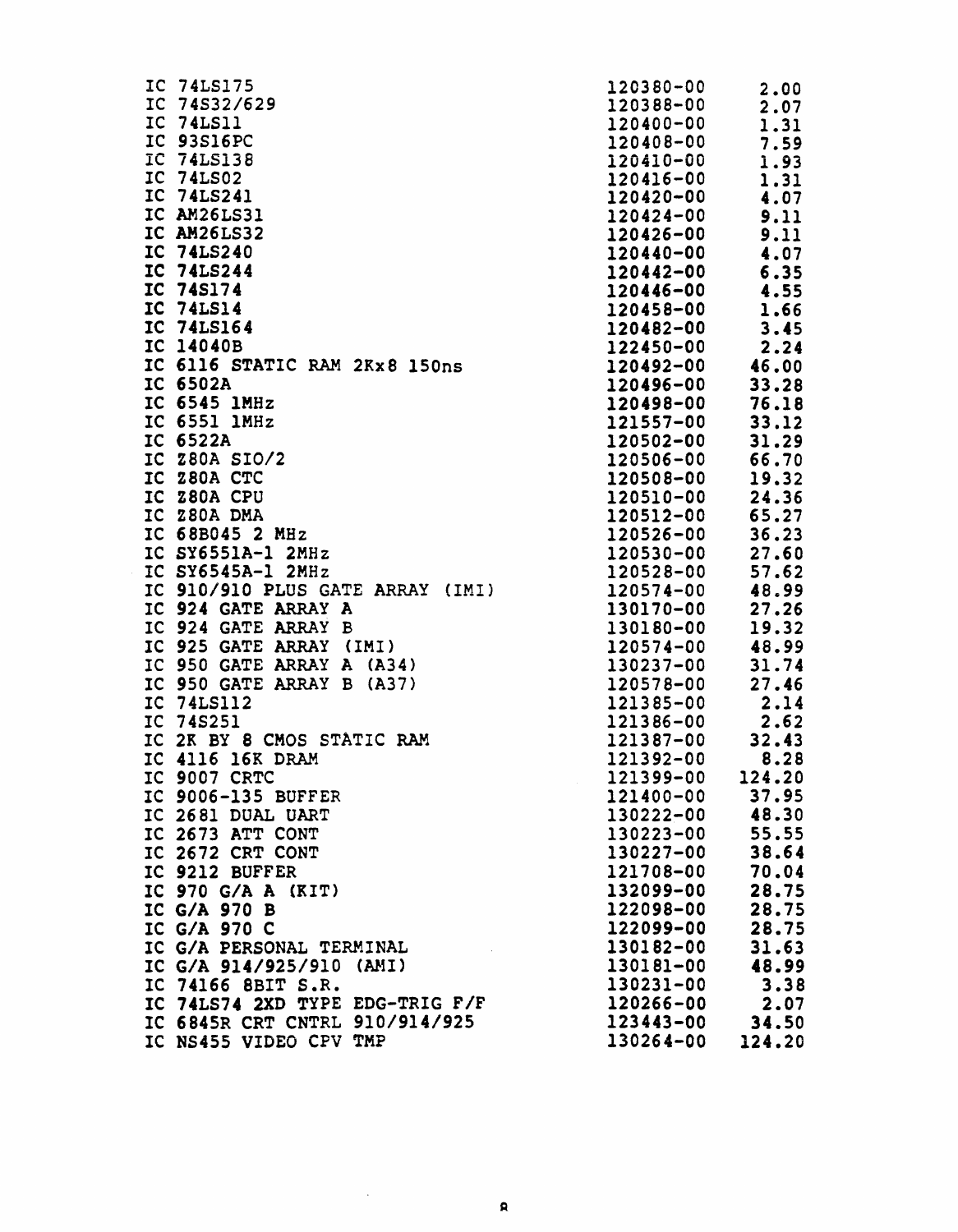### RESISTORS & POTENTIOMETERS

RES CF 4.7 OHM *1/4W 5%*  RES CF 68 OHM *1/4W 5%*  RES CF 270 OHM 1/4W 5% RES CF 330 OHM  $1/4W$  5% RES CF 470 OHN 1/4W 5% RES CF 510 081'1 *1/4W 5%*  RES CF 560 OHM *1/4W 5%*  RES CF 1K OHM *1/4W 5\*  RES CF 10K OHM 1/2W 5% RES CF 1.8K OHM 1/4W 5% RES CF 3.3K OHM 1/4W 5% RES CF 3.9K OHM 1/4W 5% RES CF 4.7K OHM *1/4W* 5\ RES CF 5.6K OHM *1/4W 5%*  RES CF 12K OHM *1/4W 5%*  RES CF 180 OHM *1/4W 5%*  RES CF 1M OHM 1/4W 5% RES CF 820 OHM 1/2W 5% RES CF 390 OHM *1/2W 5%*  RES CF 750 OHM *1/4W 5%*  RES CF 1.2K OHM 1/4W 5% RES CF lOOK OHM *1/4W 5%*  RES CF SIR OHM *1/4W 5%*  RES CF 22 OHM *1/4W 5%*  RES CF 47K OHM *1/4\01 5%*  RES CF 150 OHM *1/4W 5%*  RES CF 10K OHM 1/4W 5% RES CF 200 OHM *1/4W 5%*  RES CF 220 OHM *1/4W 5%*  RES CF 33 OHM *1/4W 5%*  RES CF 100 OHM *1/4W 1%*  RES CF 51 OHM *1/4W 5%*  RES CF 22K OHM *1/4W 5%*  RES CF 27K OHM *1/4W 5%*  RES CF 47 OHM *1/4W 5%*  RES CF 2.7K OHM *1/4W 5%*  RES CF 90 OEM 1/4W 5% RES CF 91 OHM *1/4W 5%*  RES CF 2.2K OHM *1/4W 5%*  RES CF 3.9K OHM *1/4W 5%*  RES CF 6.8K OHM 1.4W 5% RES CF 30K OHM 1/4W 5% RES CF 56K OHM 1/4W 5% RES CF 82 OHM *1/4W 5%*  RES CF 220 OEM *1/4W 5%*  RES CF 680 OHM 1/4W 5% RES CF 2K OHM *1/4W 5%*  RES CF 22 OHM *1/2W 5%*  RES PACK 1K OHM SIP 10% RES PACK 6.2K OHM SIP 10% RES PACK 10K OHM SIP 5% RES PACK 4.7K OHM SIP 10% RES PACK 4.7K OHM 8 PIN SIP RES PACK lK OHM SIP 5%

| 120381-00                     | . 83            |
|-------------------------------|-----------------|
| 12051<br>1-00                 | 83              |
| 12051<br>3-00                 | 83              |
| 120515-00                     | .83             |
| 120517-00                     | . 83            |
| 120519-00                     | . 83            |
| 120375-00                     | .83             |
| 120521-00                     | . 83            |
| 121768-00                     | .83             |
| 120523-00                     | .83             |
| 120527-00                     | . 83            |
| 120339-00                     | .83             |
| 120531-00                     | .83             |
| 30136-00<br>ı                 | . 83            |
| 130137-00                     | .83             |
| 120533-00                     | . 83            |
| 120315-00                     | 83              |
| 121770-00                     | .83             |
| 121861-00                     | .83             |
| 120317-00                     | .83             |
| 120319-00                     | 83              |
| 120321-00                     | .83             |
| 120323-00                     | .83             |
| 120335-00                     | 83              |
| 120337-00                     | 83              |
| 120339-00                     | .83             |
| 120341-00                     | 83              |
| 120343-00                     | 83              |
| 120403-00                     | 83              |
| 120345-00                     | 83<br>$\bullet$ |
| 120349-00                     | 83              |
| 120361-00                     | 83              |
| 120363-00                     | 83              |
| 120373-00                     | 83              |
| 120377<br>-00                 | 83              |
| 120383-00                     | .83             |
| 121776-00                     | 83              |
| 120385-00                     | .83             |
| 120387-00                     | .83             |
| 121774-00                     | .83             |
| 120391-00                     | .83             |
| 120393-00                     | .83             |
| 120395-00                     | .83             |
| 121440-00                     | .83             |
| 120403-00                     | .83             |
| <b>120371-00</b>              | .83             |
| 120369-00                     | .83             |
| 130194-00<br><b>120405-00</b> | .83<br>.82      |
| 120407-00                     | ı<br>1.99       |
| 120411-00                     | 2.35            |
| 120413-00                     | 1.38            |
| <b>120429-00</b>              | .83             |
| 120427-00                     | 3.45            |
|                               |                 |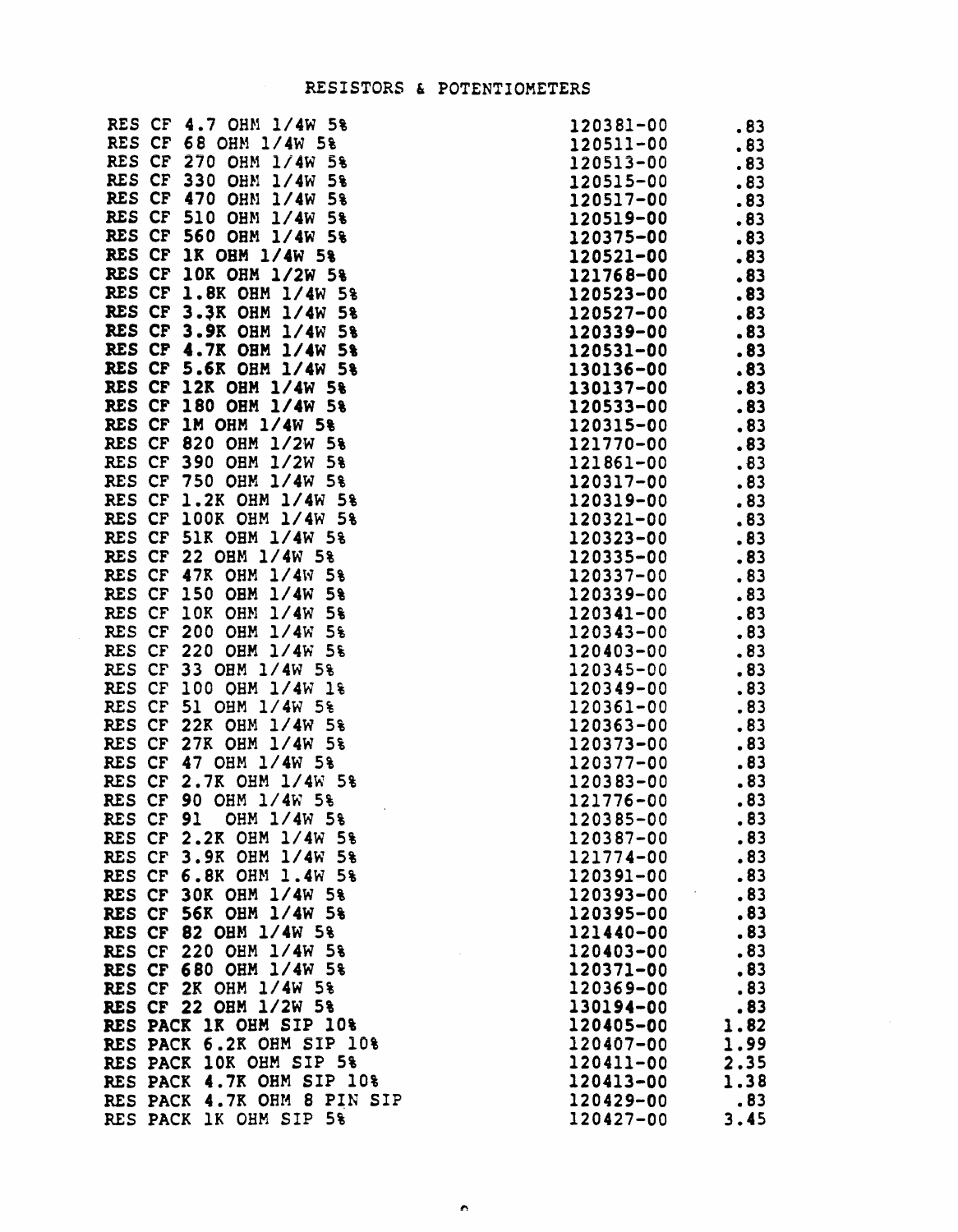| RES PACK 2.2K OHM SIP            | 122300-00                               | 3.04 |
|----------------------------------|-----------------------------------------|------|
| RES PACK 33 OHM DIP              | 120417-00                               | 3.04 |
| RES CF 56K OHM 1/2W 5%           | 130165-00                               | .83  |
| RES CF 510 OHM 1/2W 5%           | 120451-00                               | .83  |
| RES CF 220 OHM 1/2W 5%           | 121860-00                               | .83  |
| RES CF 390 OHM 1/2W 5%           | 121766-00                               | .83  |
| RES CF 820 OHM 1/2W 5%           | 121862-00                               | .83  |
| RES CF 1.5K OHM 1/2W 5%          | 121863-00                               | .83  |
| RES CF 10K OHM 1/2W 5%           | 121864-00                               | .83  |
| RES CF 2.2M OHM 1/2W 5%          | 121865-00                               | .83  |
| RES WW 0.4 OHM 2W 10%            | 130195-00                               | .83  |
| RES WW 0.6 OHM 2W                | 121771-00                               | .83  |
| RES WW 0.4 OHM 2W 5%             | 130197-00                               | .83  |
| RES WW 37.40 OHM 1/2W 1%         | 130192-00                               | .83  |
| RES CF 3.9K OHM, 1/4W, 5%        | 120389-00                               | .83  |
| RES CF 13K OHM, 1/4W, 5%         | 130193-00                               | .83  |
| POT BRIGHTNESS & VERTICAL HEIGHT | 121777-00                               | 1.22 |
| POT VERTICAL LINEARITY           | 121778-00                               | 1.22 |
| POT VIDEO B+                     | 121779-00                               | 1.22 |
| POT FOCUS                        | 121801-00                               | 4.44 |
| POT CONTRAST                     | 121802-00                               | 3.19 |
| POT CONTRAST                     | 121551-00<br>$\mathcal{L}^{\text{max}}$ | 4.00 |
| POT TRIM 100K OHM TOP-ADJ PCMT   | 120441-00                               | 6.66 |
| POT TRIM 2K OHM TOP-ADJ PCMT     | 120445-00                               | 6.66 |

# TRANSFORMERS/COILS

| YOKE ASSY. PERSONAL TERMINAL          | 130836-00          | 57.50  |
|---------------------------------------|--------------------|--------|
| TRANSFORMER FLYBACK KFS-00093         | 122013-00          | 63.80  |
| TRANSFORMER FLYBACK 970/914/924       | 122690-00 67.72    |        |
| TRANSFORMER HORIZ DR HDT19            | 122012-00          | 4.70   |
| TRANSFORMER POWER W/CON CRT858        | 122011-00          | 148.63 |
| TRANSFORMER POWER 970                 | 122256-00          | 146.83 |
| TRANSFORMER BALUN                     | 121866-00          | 9.04   |
| TRANSFORMER 924                       | 130059-00 86.25    |        |
| TRANSFORMER PERSONAL TERMINAL         | 130225-00 115.00   |        |
| TRANSFORMER FLYBACK PERSONAL TERMINAL | 130226-00 57.50    |        |
| COIL 1.4uH 5%                         | 122689-00 2.30     |        |
| <b>COIL 200uF 5%</b>                  | 122688-00          | 18.49  |
| COIL INDUCTOR 27uH.3PIE               | 122010-00 1.38     |        |
| COIL LINEARITY ADJUSTABLE             | $122136 - 00$ 8.28 |        |
| COIL LINEARITY NON ADJUSTABLE         | 122009-00          | 6.03   |
| COIL DEFLECTION YOKE W/CONN           | 122008-00          | 36.37  |
| COIL WIDTH 9 MHz                      | 130135-00          | 1.30   |
| UPGRADE YOKE 970                      | 132094-00          | 57.50  |
| YOKE DEFLECTION                       | 123551-00          | 34.09  |
| YOKE DEFLECTION KYS 00060             | 130794-00          | 12.77  |
| COIL LINEAR 52mh                      | $130134 - 00$ 4.70 |        |
| COIL WIDTH 10 UH +40%                 | 130838-00          | 2.30   |

# CRYSTALS/FUSES/BATTERIES

| CRYSTAL 12.00 MHZ            | 130271-00 | 2.83  |
|------------------------------|-----------|-------|
| CRYSTAL 16MHZ OSC            | 120428-00 | 31.05 |
| CRYSTAL 23.814 MHZ (912/920) | 120986-00 | 12.78 |
| CRYSTAL 5.7143 MHZ           | 120986-01 | 9.03  |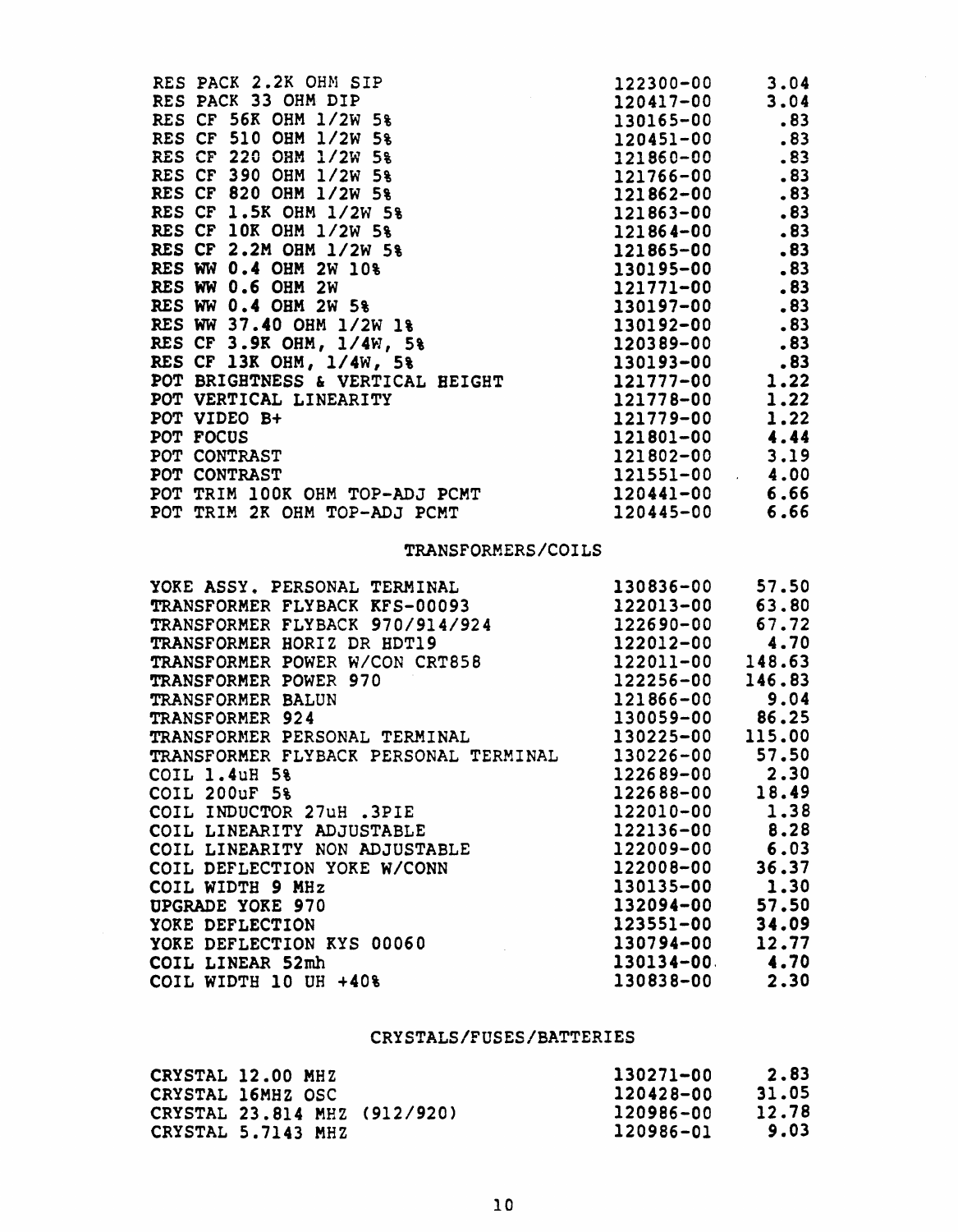| CRYSTAL 1.8432 MHZ                                  | 120986-02      | 9.38  |
|-----------------------------------------------------|----------------|-------|
| CRYSTAL 8.0000 MHZ                                  | 120986-03      | 5.52  |
| CRYSTAL 13.6080 MHZ                                 | 120986-05      | 10.01 |
| CRYSTAL 13.7931 MHZ                                 | 130214-00      | 3.59  |
| CRYSTAL 23.814                                      | 130217-00      | 42.64 |
| CRYSTAL 21.2544 MHz OSC                             | 121389-00      | 23.46 |
| CRYSTAL 13.4784 MHz                                 | 121414-00      | 3.73  |
| CRYSTAL 22.2912 MHZ                                 | 122149-00      | 16.11 |
| CRYSTAL 23.8140 MHZ                                 | 120352-00      | 42.64 |
| CRYSTAL 3.6864 MHZ                                  | 122168-00      | 12.81 |
| <b>FUSE 4A 125V</b>                                 | 130253-00      | 1.56  |
| <b>FUSE 3A 125V</b>                                 | 121931-00      | 1.56  |
| <b>FUSE 1A 250V</b>                                 | 120970-00      | .83   |
| FUSE 4A 3AG 250V SLO.BLO                            | 130580-00 1.56 |       |
| FUSE 3A 3AG 250V SLO.BLO                            | 130581-00      | 1.56  |
| POWER ADAPTER PATTERN GEN                           | 121763-00      | 47.61 |
| SPEAKER W/CONNECTOR                                 | 121528-00      | 8.89  |
| THERMISTER SDT-100                                  | 121803-00      | 1.66  |
| FILTER AC LINE, 3 AMP, PT                           | $122664 - 00$  | 21.32 |
| FILTER AC LINE, 3 AMP, 910, 912, 950                | 121956-00      | 20.36 |
| TRANSDUCER AUDIO KYBD 970,924,914                   | 122151-00      | 6.35  |
| BATTERY 970                                         | 120500-01      | 4.83  |
| <b>BATTERY 924</b>                                  | 130501-00      | 10.35 |
| BATTERY 970 COIN TYPE                               | 130089-00      | 6.56  |
| ANGLE ADJUST (SCREEN TILT MECHANISM) 121086-00 2.30 |                |       |
| SHIELD FLY TRANSFRMR SCREW TYPE 925                 | $130450 - 00$  | 2.76  |

| MECHANICAL COMPONENTS | <b>CASES</b> |
|-----------------------|--------------|
|                       |              |

| TOP CASE 910/912                    | 121516-00           | 112.47 |
|-------------------------------------|---------------------|--------|
| TOP CASE 920                        | 121538-00           | 112.47 |
| TOP CASE 925/950                    | 121418-00 112.47    |        |
| TOP CASE KEYBOARD 925/950           | 122042-00 28.75     |        |
| BOTTOM CASE 910/912/920             | 121517-00 80.73     |        |
| BOTTOM CASE 925/950                 | 121417-00 80.73     |        |
| BOTTOM CASE KEYBOARD 925/950        | $121991 - 00$ 40.25 |        |
| BEZEL TOP CASE 925/950              | 121419-00 23.00     |        |
| BEZEL KEYBOARD 925/950              | 121980-00 11.50     |        |
| <b>HOUSING ARM ASSEMBLY 970</b>     | 121834-00 69.83     |        |
| HOUSING CRT 970                     | 121886-00 75.90     |        |
| <b>HOUSING MAIN ELECTRONIC 970</b>  | 121885-00 81.83     |        |
| HOUSING RYBD TOP W/PALM REST 970    | 121889-00           | 19.73  |
| BOUSING KYBD BOTTOM W/PALM REST 970 | 121890-00 40.43     |        |
| COVER BACK HOUSING CRT 970          | 121883-00           | 18.77  |
| COVER SIDE HOUSING LOGIC BOARD 970  | 121884-00 45.40     |        |
| <b>BEZEL CRT 970</b>                | 121888-00 17.80     |        |
| HOUSING BOTTOM 914/924              | 130041-00 57.50     |        |
| <b>HOUSING TOP 914/924</b>          | $130042 - 00$ 57.50 |        |
| BEZEL FRONT 914/924                 | 130043-00 23.00     |        |
| PEDESTAL 914/924                    | 130044-00 86.25     |        |
| BEZEL PERSONAL TERMINAL             | 130479-00           | 17.25  |
| BRACKET CRT MTG PERSONAL TERMINAL   | 130480-00           | 17.25  |
| HOUSING TOP PERSONAL TERMINAL       | 130478-00           | 69.00  |
| HOUSING BOTTOM PERSONAL TERMINAL    | $130477 - 00$ 46.00 |        |
| CONNECTOR SHROUD PERSONAL TERMINAL  | 130484-00           | 11.50  |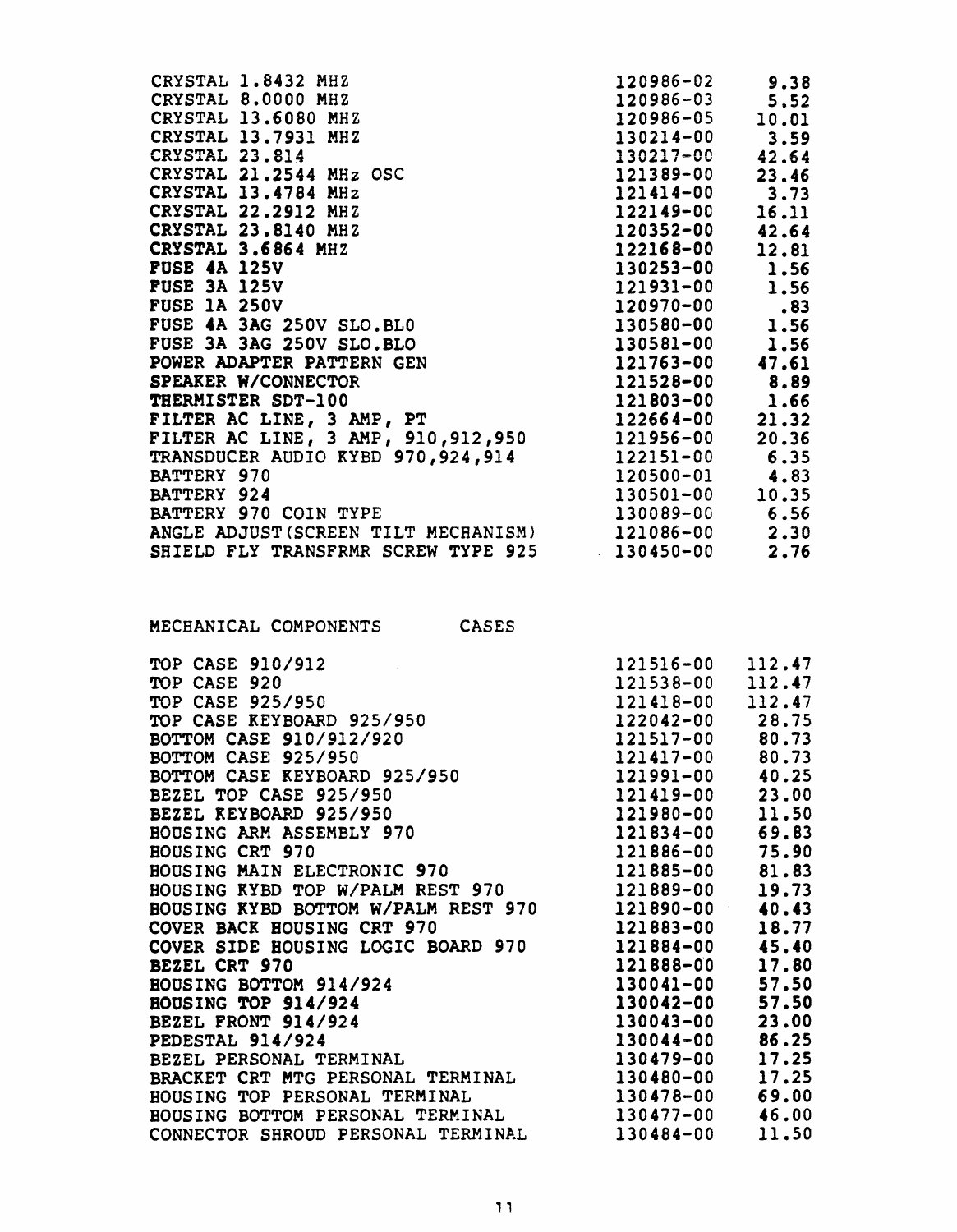|                                                                                                                                                                                                                                                |           | 1.15 |
|------------------------------------------------------------------------------------------------------------------------------------------------------------------------------------------------------------------------------------------------|-----------|------|
|                                                                                                                                                                                                                                                |           | 1.15 |
|                                                                                                                                                                                                                                                |           | 1.15 |
|                                                                                                                                                                                                                                                |           | 1.15 |
|                                                                                                                                                                                                                                                |           | 1.15 |
|                                                                                                                                                                                                                                                |           | 1.75 |
|                                                                                                                                                                                                                                                |           | 2.94 |
|                                                                                                                                                                                                                                                |           | 3.45 |
|                                                                                                                                                                                                                                                |           | 2.28 |
|                                                                                                                                                                                                                                                |           | 3.45 |
| REYCAP DG 1X1 BLANK 120658-00<br>REYCAP DG 1X1 SCULP BLANK 0<br>REYCAP DG 1X1 SCULP BLANK -7<br>REYCAP DG 1X1 SCULP BLANK -7<br>REYCAP DG 1X1 SCULP BLANK +14<br>121618-00<br>REYCAP DG 1X1 -1/2 BLANK +14<br>121618-00<br>REYCAP DG 1X1-1/2 B |           | 1.15 |
|                                                                                                                                                                                                                                                |           | 1.15 |
|                                                                                                                                                                                                                                                |           | 1.15 |
|                                                                                                                                                                                                                                                |           | 1.15 |
|                                                                                                                                                                                                                                                |           | 1.15 |
| ALICAP LG 1X1-1/4 BLANK<br>REYCAP LG 1X1-1/4 SCULP BLANK +7<br>REYCAP LG 1X1-1/2 BLANK<br>REYCAP LG 1X1-1/2 SCULP BLANK 120727-00<br>REYCAP LG 1X1-1/2 SCULP BLANK -7                                                                          |           | 1.75 |
|                                                                                                                                                                                                                                                |           | 2.81 |
|                                                                                                                                                                                                                                                |           | 1.75 |
|                                                                                                                                                                                                                                                |           | 2.94 |
|                                                                                                                                                                                                                                                |           | 3.45 |
|                                                                                                                                                                                                                                                |           | 2.14 |
|                                                                                                                                                                                                                                                |           | 4.49 |
|                                                                                                                                                                                                                                                |           | 3.17 |
| REYCAP LG 1X1-1/2 BLANK 120727-00<br>REYCAP LG 1X1-1/2 SCULP BLANK -7 121619-02<br>REYCAP LG 2X1 SCULP BLANK 0 122513-00<br>REYCAP LG "L" RETURN 120771-01<br>REYCAP LG "L" BLANK (RETURN) 120771-01<br>REYCAP LG "L" SCULP RETURN 12077       |           | 4.49 |
|                                                                                                                                                                                                                                                |           | 1.15 |
|                                                                                                                                                                                                                                                |           | 2.07 |
|                                                                                                                                                                                                                                                |           | 3.11 |
|                                                                                                                                                                                                                                                |           | 1.15 |
|                                                                                                                                                                                                                                                |           | 1.73 |
| <b>KEYCAP WHITE BLANK 1X1 1.5 DEGREE</b>                                                                                                                                                                                                       | 130680-00 | .83  |
| KEYCAP GRAY BROWN BLANK 1X1 1.5 DEGREE 130680-01                                                                                                                                                                                               |           | .83  |
| ALICAP WHITE BLANK 1X1 2 DEGREE 130681-00<br>KEYCAP WHITE BLANK 1X1 2.5 DEGREE 130682-00<br>KEYCAP WHITE BLANK 1V1 A BRANCE 130682-00                                                                                                          |           | .83  |
|                                                                                                                                                                                                                                                |           | .83  |
| KEYCAP WHITE BLANK 1X1 9 DEGREE                                                                                                                                                                                                                | 130683-00 | .83  |
| 9 DEGREE 130683-01<br>KEYCAP GRAY BROWN BLANK 1X1                                                                                                                                                                                              |           | , 83 |
| 1X1 10 DEGREE<br>KEYCAP WHITE BLANK                                                                                                                                                                                                            | 130684-00 | .83  |
| KEYCAP GRAY BROWN BLANK 1X1 10 DEGREE                                                                                                                                                                                                          | 130684-01 | .83  |
| KEYCAP WHITE BLANK 1X2 10 DEGREE                                                                                                                                                                                                               | 130685-00 | 1.15 |
| 2.5 DEGREE<br>KEYCAP GRAY BROWN 1.25X1                                                                                                                                                                                                         | 130686-00 | 1.15 |
| KEYCAP GRAY BROWN BLANK 1X1<br>2 DEGREE                                                                                                                                                                                                        | 130681-01 | .83  |
| KEYCAP GRAY BROWN BLANK 1X1<br>2.5 DEGREE                                                                                                                                                                                                      | 130682-01 | .83  |
| <b>REYCAP GRAY BROWN BLANK 1.25X1</b><br><b>9 DEGREE</b>                                                                                                                                                                                       | 130687-00 | 1.15 |
| <b>KEYCAP WHITE BLANK 2X1</b><br>10 DEGREE                                                                                                                                                                                                     | 130688-00 | 1.15 |
| <b>KEYCAP GRAY BROWN BLANK 2X1 2 DEGREE</b>                                                                                                                                                                                                    | 130689-00 | 1.15 |
| KEYCAP GRAY BROWN BLANK<br>1X <sub>2</sub> X <sub>2</sub><br>2 DEGREE                                                                                                                                                                          | 130690-00 | 1.73 |
| 10 DEGREE<br><b>KEYCAP WHITE BLANK 1X9</b>                                                                                                                                                                                                     | 130413-00 | 2.30 |
| REYCAP LG. BLOCK/CONV L.P. 912C                                                                                                                                                                                                                | 120766-00 | 1.15 |
| KEYCAP LG. PRINT LP 912C                                                                                                                                                                                                                       | 120770-00 | 1.15 |

\*PART NUMBERS FOR PRINTED KEYCAPS CAN BE OBTAINED IN YOUR MAINTENANCE MANUAL OR THROUGH SPARES ORDER ENTRY, TELEVIDEO.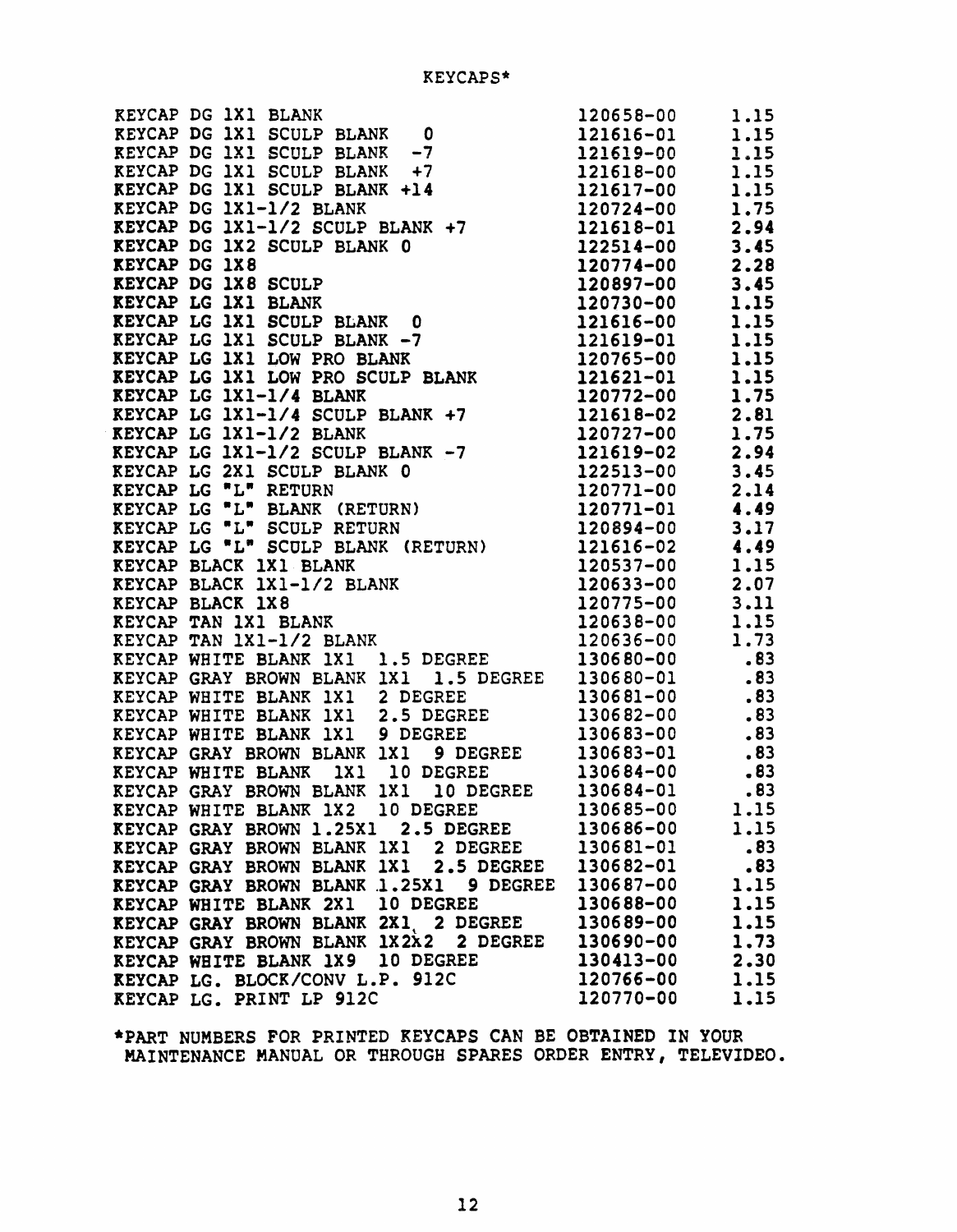SWITCHES

| 121994-00 | 4.14  |
|-----------|-------|
| 121995-00 | 7.15  |
| 121742-00 | 4.42  |
| 121810-00 | 4.49  |
| 120968-00 | 6.56  |
| 120969-00 | 20.56 |
| 120973-00 | 9.07  |
| 120974-00 | 7.96  |
| 130808-00 | 8.05  |
| 121533-00 | 8.63  |
| 121534-00 | 5.75  |
| 130446-00 | 5.75  |
| 130447-00 | 8.63  |
|           |       |

# SHIPPING CARTONS

|  |                        | CARTON SHIP W/FOAM 910/912/920       | 122372-00 | 30.00 |
|--|------------------------|--------------------------------------|-----------|-------|
|  |                        | CARTON SHIP W/FOAM 925/950           | 122373-00 | 30.00 |
|  | CARTON SHIP W/FOAM 970 |                                      | 122497-00 | 30.00 |
|  |                        | CARTON SHIP W/FOAM 914/924/921/925E  | 130114-00 | 30.00 |
|  |                        | CARTON SHIP W/FOAM PERSONAL TERMINAL | 130811-00 | 30.00 |

# MECHANICAL/CONNECTORS/CABLES/SOCKETS

|                                                                                                                                                                                                                                                          | 121955-00 5.31      |       |
|----------------------------------------------------------------------------------------------------------------------------------------------------------------------------------------------------------------------------------------------------------|---------------------|-------|
|                                                                                                                                                                                                                                                          | 120059-00 28.84     |       |
|                                                                                                                                                                                                                                                          | 120059-01           | 28.84 |
|                                                                                                                                                                                                                                                          | $120057 - 00$ 24.15 |       |
|                                                                                                                                                                                                                                                          | 122161-00 35.88     |       |
|                                                                                                                                                                                                                                                          | 121359-00 19.94     |       |
|                                                                                                                                                                                                                                                          | $120058 - 02$ 12.63 |       |
|                                                                                                                                                                                                                                                          | 120987-03           | .83   |
|                                                                                                                                                                                                                                                          | 120988-00           | .83   |
|                                                                                                                                                                                                                                                          | $120988 - 02$ .83   |       |
| BATTERY HOLDER<br>CABLE ASY KEYBOARD 912/920<br>CABLE ASY KEYBOARD 910<br>CABLE ASY KEYBOARD 925/950<br>CABLE ASY KEYBOARD 970<br>CABLE ASY MODEM RJ11<br>CABLE ASY MODEM RJ11<br>CABLE ASSY CURRENT LOOP 925<br>CONNECTOR 2 PIN RT ANGLE<br>CONNECTOR 2 | 121893-00 3.80      |       |
| CONNECTOR 40 PIN HDR STRAIGHT                                                                                                                                                                                                                            | $120981 - 07$ 8.63  |       |
| CONNECTOR KEYBOARD PCB 26PIN                                                                                                                                                                                                                             | $120987 - 01$ 4.84  |       |
| CONNECTOR KEYBOARD RJ11 925/950                                                                                                                                                                                                                          | $120979 - 00$ 2.55  |       |
| CONNECTOR KEYBOARD RJ12 PCB 970                                                                                                                                                                                                                          | $121412 - 00$ 4.49  |       |
| CONNECTOR KEYBOARD RJ12 KYBD 970 121411-00 4.49                                                                                                                                                                                                          |                     |       |
| CONNECTOR RIGHT ANGLE RS232                                                                                                                                                                                                                              | 120978-00 12.21     |       |
| CONNECTOR RIGHT ANGLE METAL RS232                                                                                                                                                                                                                        | $121653 - 00$ 33.40 |       |
| CONNECTOR BLUE MOLEX MALE<br>CONNECTOR BLUE MOLEX FEMALE<br>CONNECTOR RED MOLEX MALE<br>CONNECTOR RED MOLEX FEMALE<br>CONNECTOR RED MOLEX FEMALE                                                                                                         | $121743 - 00$ 23.00 |       |
|                                                                                                                                                                                                                                                          | $122173 - 01$ 4.14  |       |
|                                                                                                                                                                                                                                                          | $122173 - 00$ 4.14  |       |
|                                                                                                                                                                                                                                                          | $122172 - 01$ 4.14  |       |
|                                                                                                                                                                                                                                                          | $122172 - 00$ 4.14  |       |
| CONNECTOR WHITE MOLEX MALE                                                                                                                                                                                                                               | $122174 - 01$ 4.14  |       |
| CONNECTOR WHITE MOLEX FEMALE                                                                                                                                                                                                                             | $122174 - 00$ 4.14  |       |
| CONNECTOR 4P HDR RED (5P W/#2P OUT)                                                                                                                                                                                                                      | $122639 - 00$ 1.00  |       |
| CORD POWER 6' 3 PRONG CONN                                                                                                                                                                                                                               | 121090-00 22.85     |       |
| CORD POWER 3PIN W/PLUG & CONN                                                                                                                                                                                                                            | $122911 - 00$ 23.00 |       |

 $\sim$   $\sim$